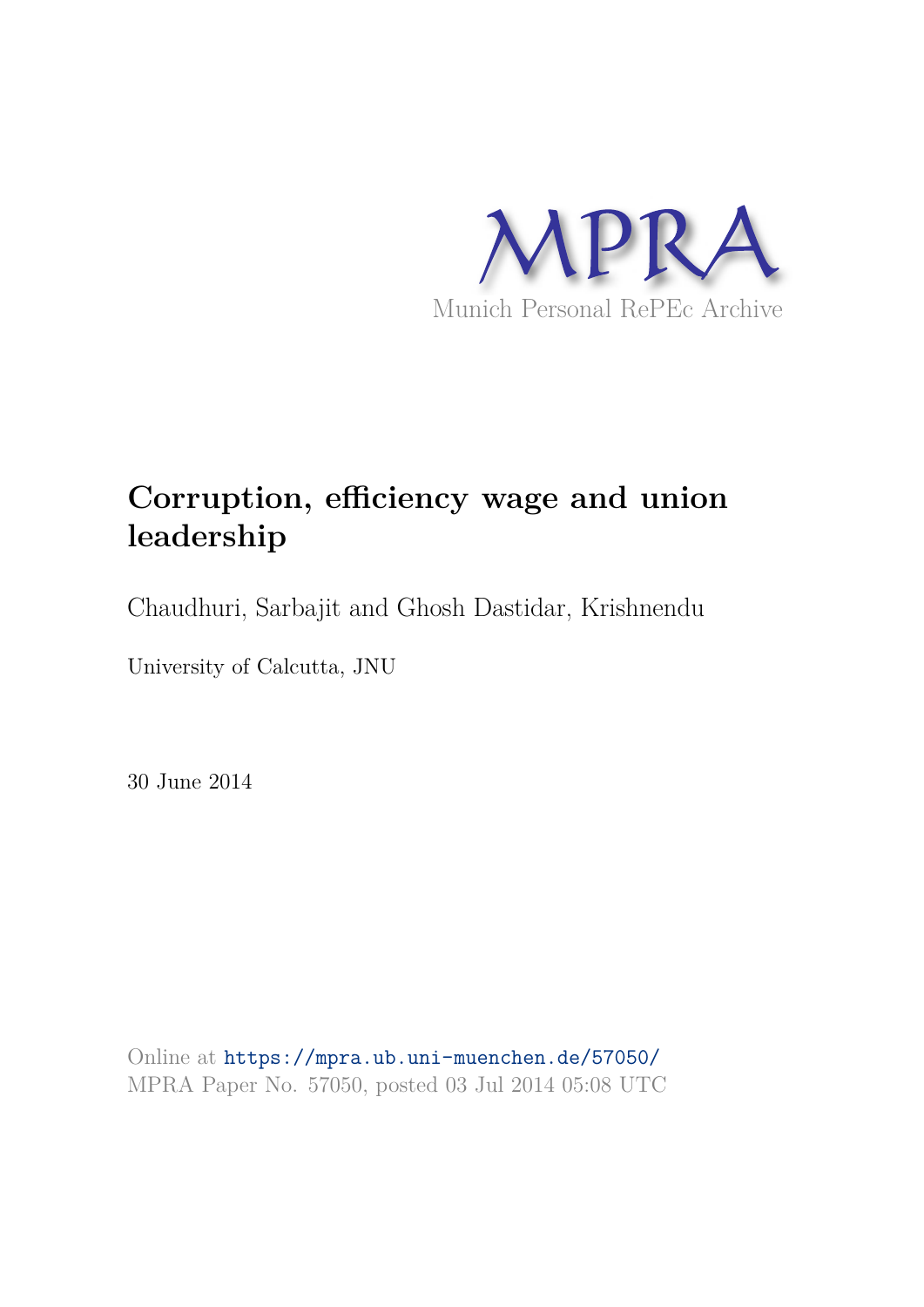## Corruption, efficiency wage and union leadership

Sarbajit Chaudhuri

Department of Economics, University of Calcutta, 56A B.T. Road, Kolkata 700050, India.

Krishnendu Ghosh Dastidar<sup>†</sup> CESP, School of Social Sciences, Jawaharlal Nehru University, New Delhi 110067, India.

June, 2014

#### Abstract

This paper develops a model of determination of unionized wage in the presence of both collective bargaining and efficiency wage. The efficiency of each worker is positively related to both the wage and the unemployment rate in the economy. The unionized wage is greater than the efficiency wage. The firm finds it profitable to keep the unionized wage as close as possible to the efficiency wage. The union leader who is entrusted with the task of determining the unionized wage charges a bribe from the Örm to keep the wage close to this level. The corrupt trade union leader and the management of the firm play a two-stage Nash bargaining game from where equilibrium unionized wage and the bribe are determined. The analysis leads to some interesting results which are important for anticorruption policy formulation.

Keywords: Corruption, Collective Bargaining, Efficiency Wage, Union, Firms JEL Classification: D21, D73, J5, J51, O17

## 1 Introduction

Yano (2009) notes that high quality markets are indispensable for the healthy growth of a modern economy. Many problems in emerging economies often arise due to the lack of high quality markets.

Email address: sarbajitch@yahoo.com.

<sup>y</sup>Email address: krishnendu.dastidar@gmail.com, kgd12@yahoo.com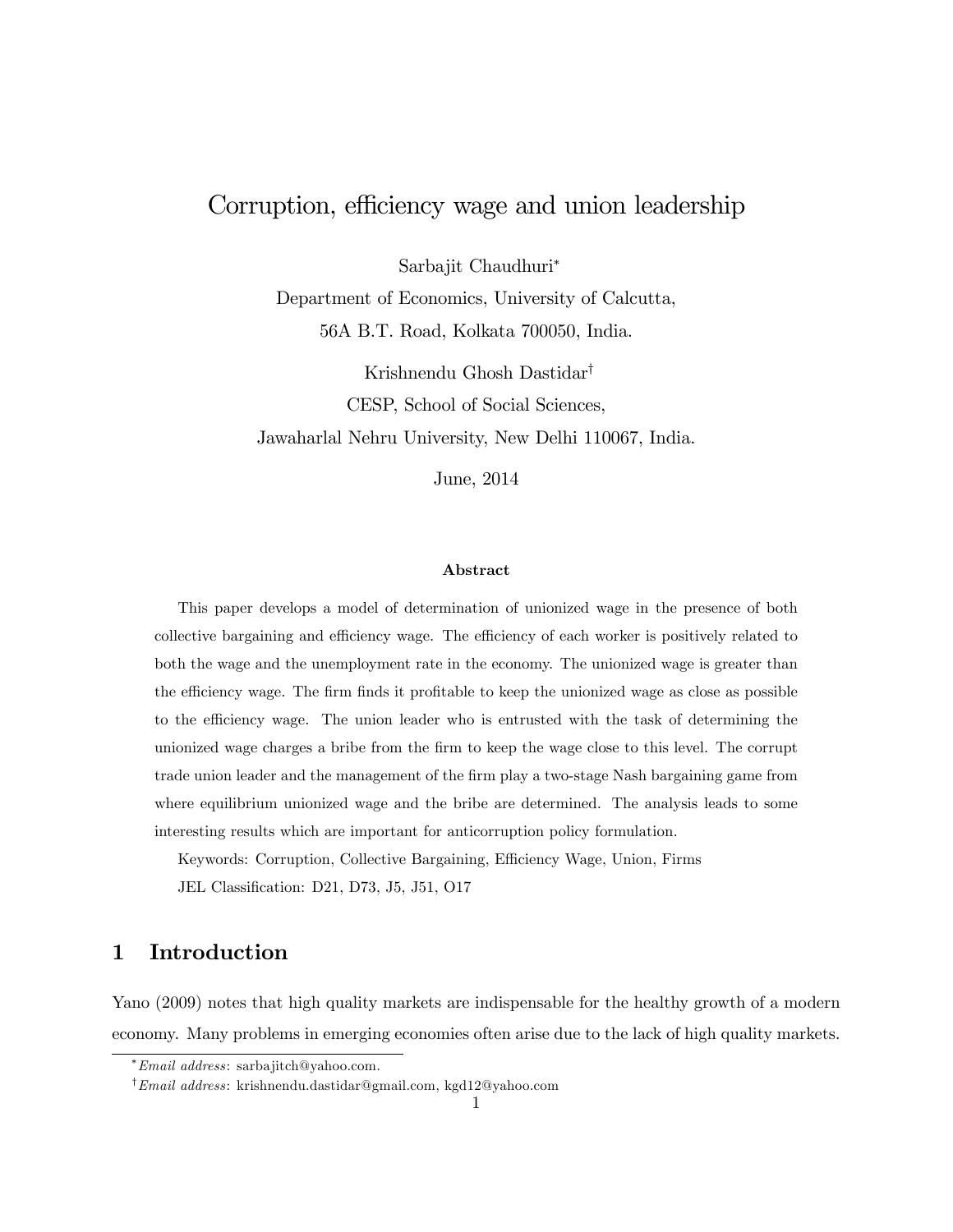Yano (2009) also observes that market quality is likely to be low if markets are characterized by coercive sales, fraud and shoddy goods.<sup>1</sup> In most emerging economies the phenomenon of coercive power and fraud can be attributed, either directly or indirectly, to some form of political corruption. Such a corruption is often responsible for poor quality of markets which results in significant welfare loss. In this paper we try to analyze a specific form of such political corruption that plagues the working of markets in many emerging economies. In particular, we will analyze a scenario where a corrupt leader of a labour union strikes a deal with the management of a firm.

Over the last few decades, corruption has become all-pervasive, especially in many developing countries, and is widely believed to be the single most important obstacle to development. Widespread corruption across organizations, both public and private, surely goes a long way in explaining the poor performance of developing countries. Corruption can take different forms and can occur on different scales. There is corruption that occurs as small favours between a small number of people (petty corruption), corruption that critically affects the government on a large scale (grand corruption), and corruption which is so prevalent that it is a part of the every day structure of society, including corruption as one of the symptoms of organized crime (systemic corruption).<sup>2</sup> There is a huge literature on corruption.<sup>3</sup> Below we review a few papers directly related to our exercise.

Following Becker and Stigler  $(1974)$ , many of the theoretical papers e.g. Banfield  $(1975)$ , Rose-Ackerman (1975, 1978) and Klitgaard (1988, 1991, 1998) focus on the principal-agent framework of corruption. These models deal with the relationship between the principal, i.e. the top level of the government (say, a minister) and the agent (an official) who takes a bribe from private individuals interested in some government-produced goods or services. These studies examine different ways of controlling corruption. Cadot (1987) and Basu et al. (1992) analyze bribery in a model with a hierarchical administration. In a very different context, Shleifer and Vishny (1992, 1993) show how corrupt practices in a socialist economies lead to reduction in production and welfare. Since the planners (bureaucrats in the ministries and managers of Örms) in such economies cannot keep the o¢cial proÖts that public sector Örms earn, it is in their interest to create shortages of output and

<sup>&</sup>lt;sup>1</sup>These may be thought of as reflections of three primary factors that determine market quality. The primary factors are, "quality of competition", "quality of information", and "quality of products".

<sup>&</sup>lt;sup>2</sup>Klitgaard (1998) postulates that corruption will occur if the corrupt gain is greater than the penalty multiplied by the likelihood of being caught and prosecute.

<sup>3</sup> See Mishra (2005) for an excellent collection of some important papers related to corruption.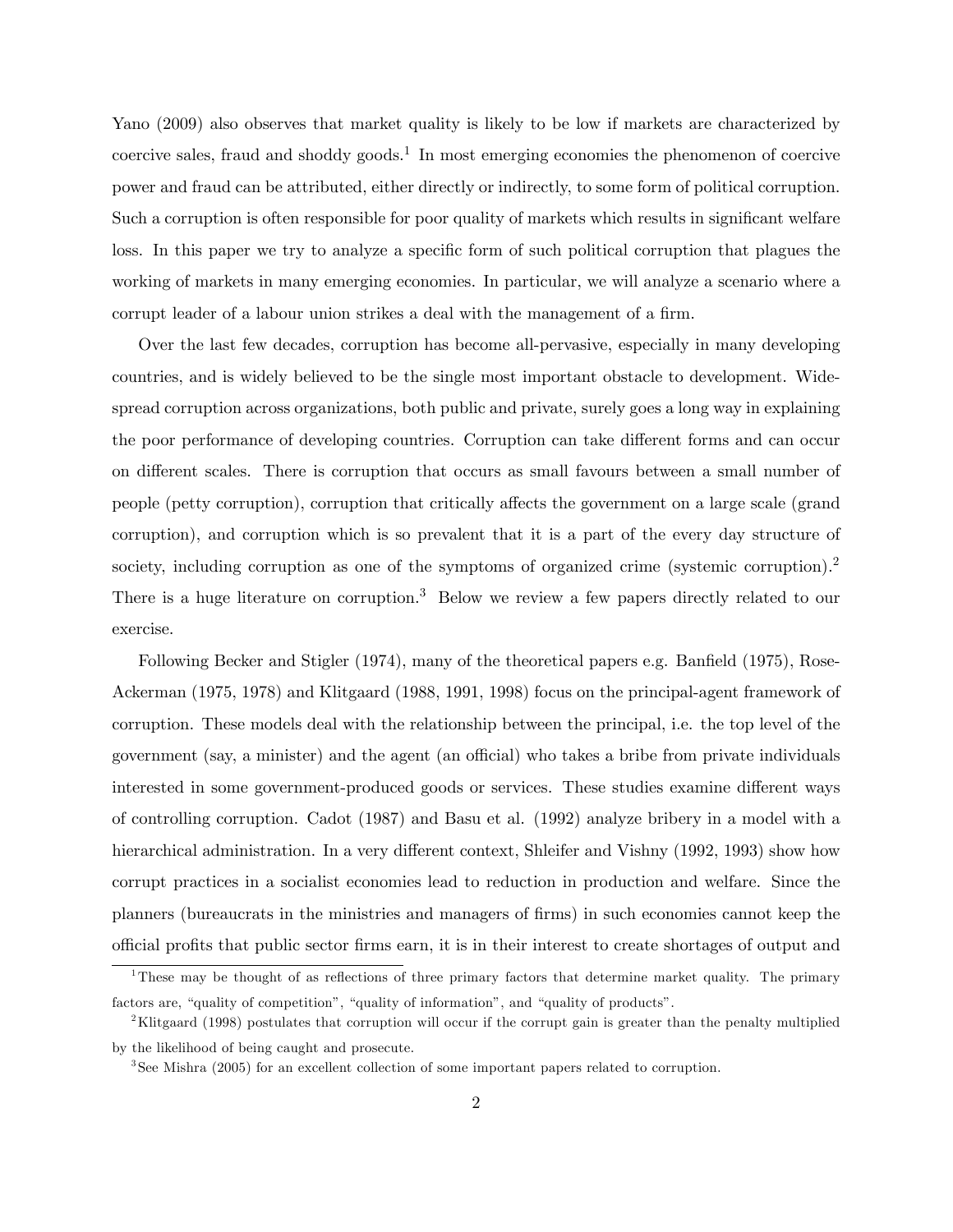to collect bribes from consumers. Chaudhuri and Dastidar (2014) has a similar approach as ours but this paper does not consider the effects of efficiency wage. $4$ 

Contributions of this paper In the present paper we deal with a the effects of the presence of a corrupt union leader in a unionized industry, who strikes a deal with the management of a firm. The presence of such forms of corruption often contributes to perpetuation of low wages among skilled workers in the formal sector, especially in emerging economies. Such corrupt practices are often observed in the functioning of the labour market in many developing economies. We develop a model about determination of unionized wage in the presence of a corrupt union leader who acts as an intermediary between workers and management of a firm.<sup>5</sup>

We consider two types of worker in our framework: skilled and unskilled. We assume that production in the firm requires only skilled labour earning the level of wage  $W$ . The skilled labour market is distorted due to efficiency wage and collective bargaining. The efficiency of each skilled worker is positively related to both the wage,  $W$ , and the unemployment rate,  $U$ , in the economy. U refers to the skilled unemployment rate. The unskilled workers are all in the informal sector. The labour market in the informal sector is perfectly competitive (i.e. free of efficiency wage and collective bargaining) so that it provides employment to all unskilled workers at the market clearing unskilled wage,  $\underline{W}$ . <sup>6</sup>.

Subsequently, if not otherwise stated, by worker of the firm in our model we mean skilled worker. Similarly, if not otherwise stated, in the case of the informal sector, by worker we mean unskilled worker.

As noted earlier, the efficiency of a skilled worker is positively related to both the wage and unemployment rate in the economy. In the absence of collective bargaining, up to a certain level of wage (efficiency wage), the firm's profit and the wage rate are positively related and the profit maximizing firm chooses the unit-cost minimizing wage. However, in the presence of collective

<sup>&</sup>lt;sup>4</sup>As per the theory of "efficiency wage" the efficiency of a worker is positively related to both the wage and unemployment rate in the economy.

<sup>&</sup>lt;sup>5</sup>In many industrial sectors in India, corrupt deals between the union leader and the management are common and are often reported in newspapers.

<sup>6</sup> So, there is no unemployment of unskilled labour in the economy. This scenario is common in a country like India. Typically, the unskilled workers flock to the informal sector and earn a comeptitive wage. The skilled workers, on the other hand, operate mainly in the formal sector where formal labour laws are applicable. The formal sector is characterised by unemployment.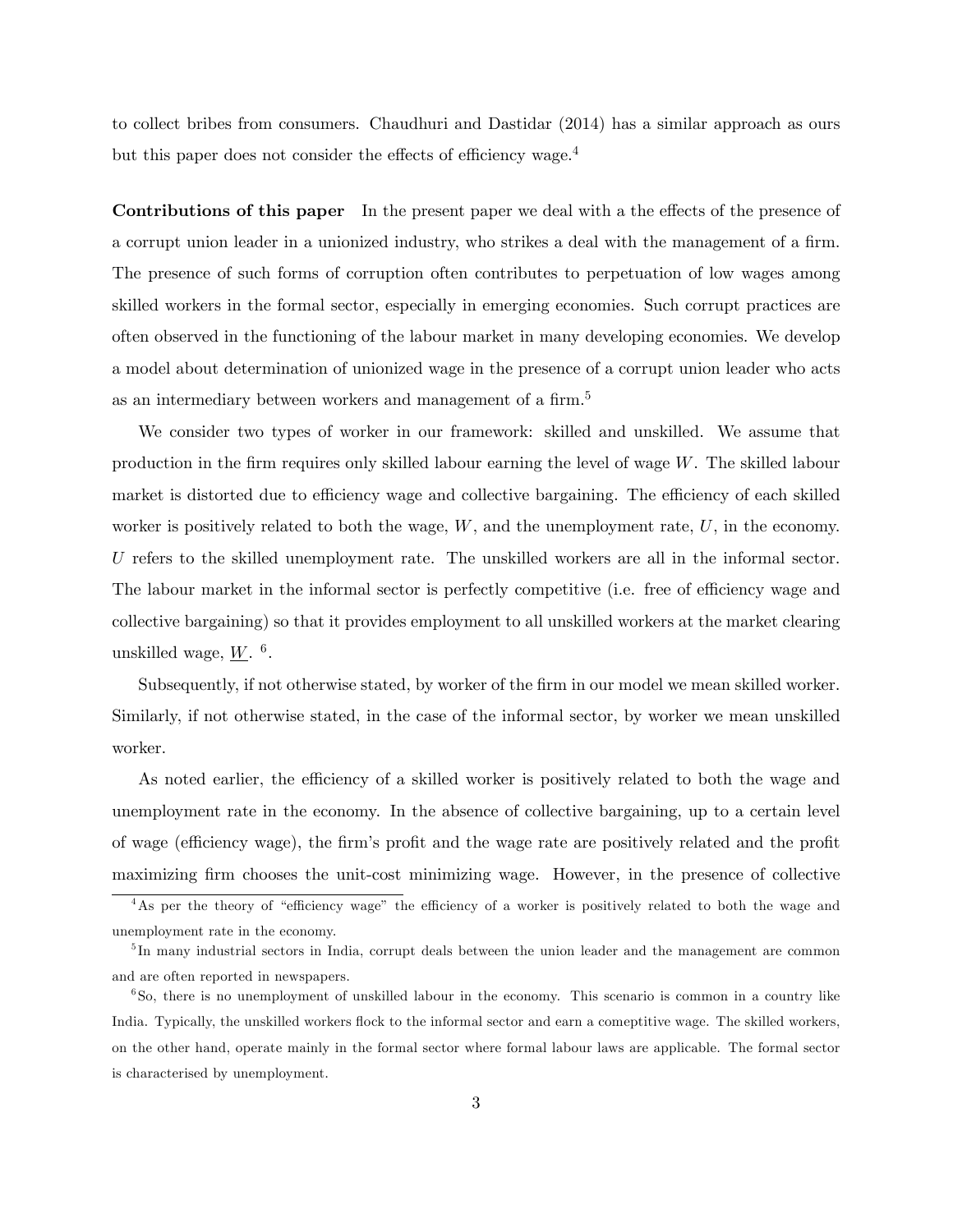bargaining, the unionized wage is higher than the efficiency wage and the profitability of the firm and the wage rate are negatively correlated. In this scenario, the management of the firm finds it proÖtable to negotiate with the union leader so as to keep the unionized wage as close as possible to the efficiency wage. This gives the union leader an opportunity to charge a bribe from the firm for keeping the unionized close to that desired level. The workers of the firm are unsure about whether a shady deal has been struck between the two parties (the management and the union leader). However, the workers are watchful and can smell a rat if the wage is set too low and consequently, there is a risk associated with bribe-taking. The lower the wage agreed upon by the two parties (management and the union leader), the higher would be the probability that the bribery on the part of the leader would be detected by the union members. If the union leader is detected as having resorted to bribe taking, he will be removed from his post and will have no other option but to seek employment in the informal sector offering a low competitive wage,  $W$ .

As this corrupt practice (negotiation on a bribe to keep the wage low) is mutually beneficial to both the parties, the management of the firm and the union leader play a cooperative game. To model such a scenario, we consider a two-stage game. In the first stage the union leader and the management play a Nash bargaining game where the two players jointly determine the unionized wage and the bribe. In the second stage the firm decides on the number of workers to be employed. We compute the equilibrium levels of employment, unionized wage and the bribe. Thereafter, we conduct some comparative static exercises.

The analysis leads to some interesting results. (i) An increase in the price of the final output or an increase in the economy-wide unemployment rate lead to increases in both the unionized wage and bribe. However, there is a reduction in the equilibrium level of employment. (ii) Similar effects are observed when there is an increase in the reservation income of the leader or a decrease in the fixed cost of the firm. (iii) Policies that raise the informal sector wage lead to reduction in both the unionized wage and bribe and an increase in equilibrium employment. Thus we advocate policies like strict implementation of the minimum wage law and employment guarantee programs for the poorer section as such policies are likely to raise the informal sector wage.

### 2 The Model

Consider a scenario where there is a corrupt union leader who intermediates between the workers and a firm in a unionized competitive industry. The reservation wage of the workers is  $\underline{W}$  (informal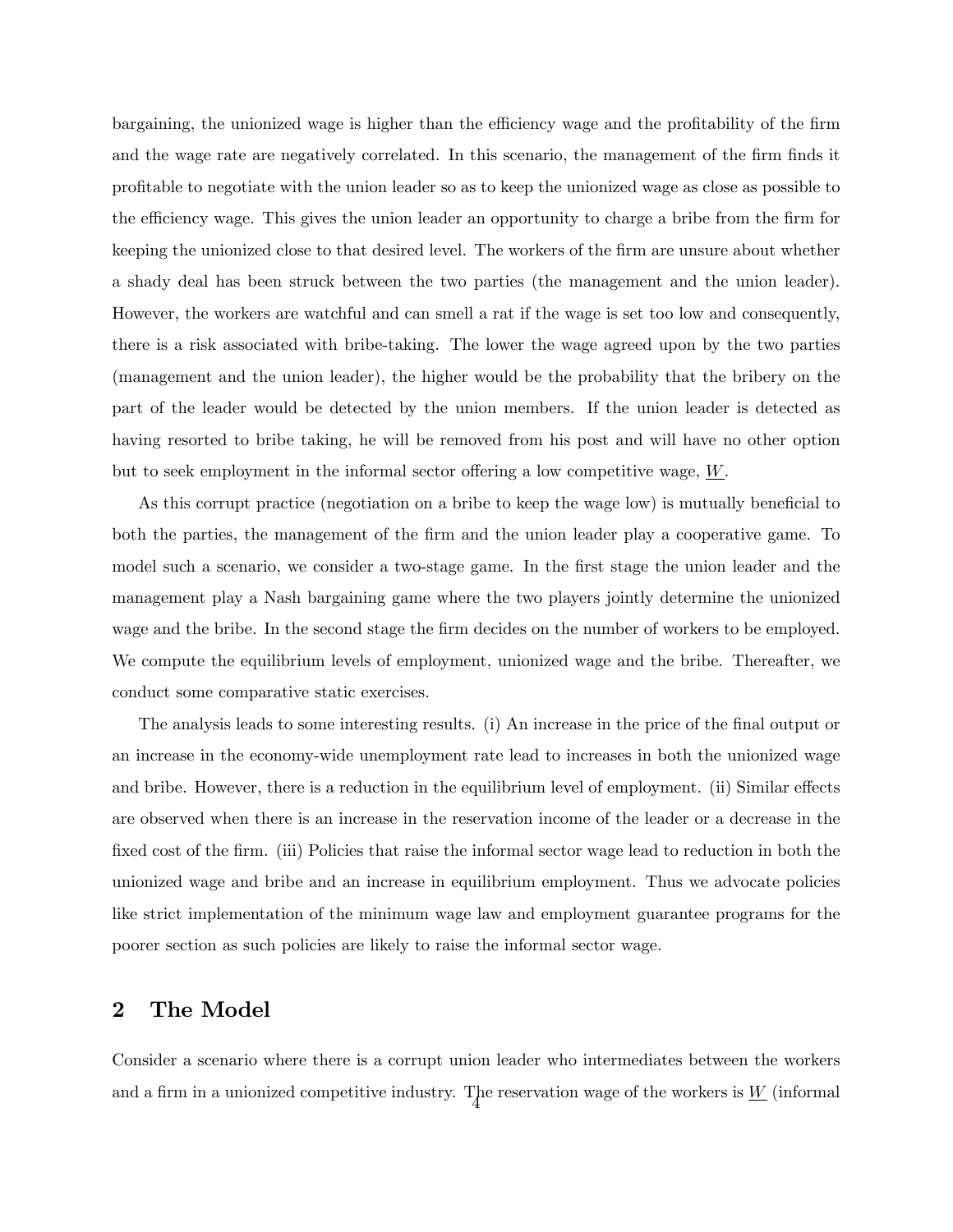sector wage). The union leader does all the bargaining with the firm as the sole representative of the workers. He receives a bribe,  $Z$ , from the firm for keeping the wage,  $W$ , as close as possible to W. Production depends on labour  $(L)$  and on the efficiency of the worker,  $h(W, U)$ , where U is the unemployment rate in the economy. U is exogenously given. Following efficiency wage theory we assume that h(.) is increasing in W and increasing in U. That is,  $h_W, h_U > 0$ . The reasons are as follows. As  $W$  rises, the worker's morale increases that raises his efficiency. If the unemployment rate, U, rises, the worker feels that he is lucky enough to be employed. Hence, with an increase in U, the worker values his job more and this raises his efficiency. Alternatively, an increase in  $U$ means that the probability that any worker will be fired (if found shirking) increases.<sup>7</sup> This means that in case of rising  $U$  a typical worker will put in more effort in order to lower the probability of getting fired. $8$ 

We model the production function in the following way. Let  $g(W, U, L) = h(W, U)L$ . Production function is given by  $Q = Q(g)$ . Note that we consider this formulation as we take labour as the only input. Although, L (number of workers in physical unit) is determined separately,  $h(.)$  is determined when a decision on  $W$  is made (U is given exogenously). Essentially, a firm determines the quantity of labour input (in efficiency unit),  $g(.) = h(.)L$ , to employ so as to maximize the profit. We assume  $Q' > 0$  and  $Q'' < 0$ . This simply means that the marginal product of efficiency unit,  $g(.)$ , is positive and this marginal product diminishes with increases in output. This assumption is justified when the firm has a fixed stock of physical capital.

We assume that there exists  $a \geq 0$  s.t.  $Q(g) > 0$  for all  $g > a$ . This essentially means that a critical minimum amount of labour input (in efficiency units) is required to start production. We also assume that that  $Q''(g) g + Q'(g) \leq 0$  for all  $g > a$ . Since  $Q'' < 0$  this assumption will hold true when the absolute value of  $Q''(.)$  is high enough. This will be true when the production function displays highly decreasing returns. In many poor economies this is likely to be the case because of smaller scales of production and prevalence of outdated technology.<sup>9</sup>

<sup>&</sup>lt;sup>7</sup>The employer has a better chance of finding a suitable replacement (possibly at a lower wage) for any sacked worker as the number of unemployed men rises.

 $8$ The efficiency function of labour is a simplified version of that available in Agell and Lundborg (1992, 1995). Mathematical derivation of the efficiency function from the rational behavior of a representative worker and explanations of the mathematical restrictions on the partial derivatives are available in these works. For applications of this type of efficiency function in simple general equilibrium models one may look at Chaudhuri (2011) and Chaudhuri and Banerjee (2010a, b).

<sup>&</sup>lt;sup>9</sup>We now provide an example where both these assumptions hold true. Take  $Q(g) = A - g^{-\alpha}$  where  $\alpha > 0$ . Let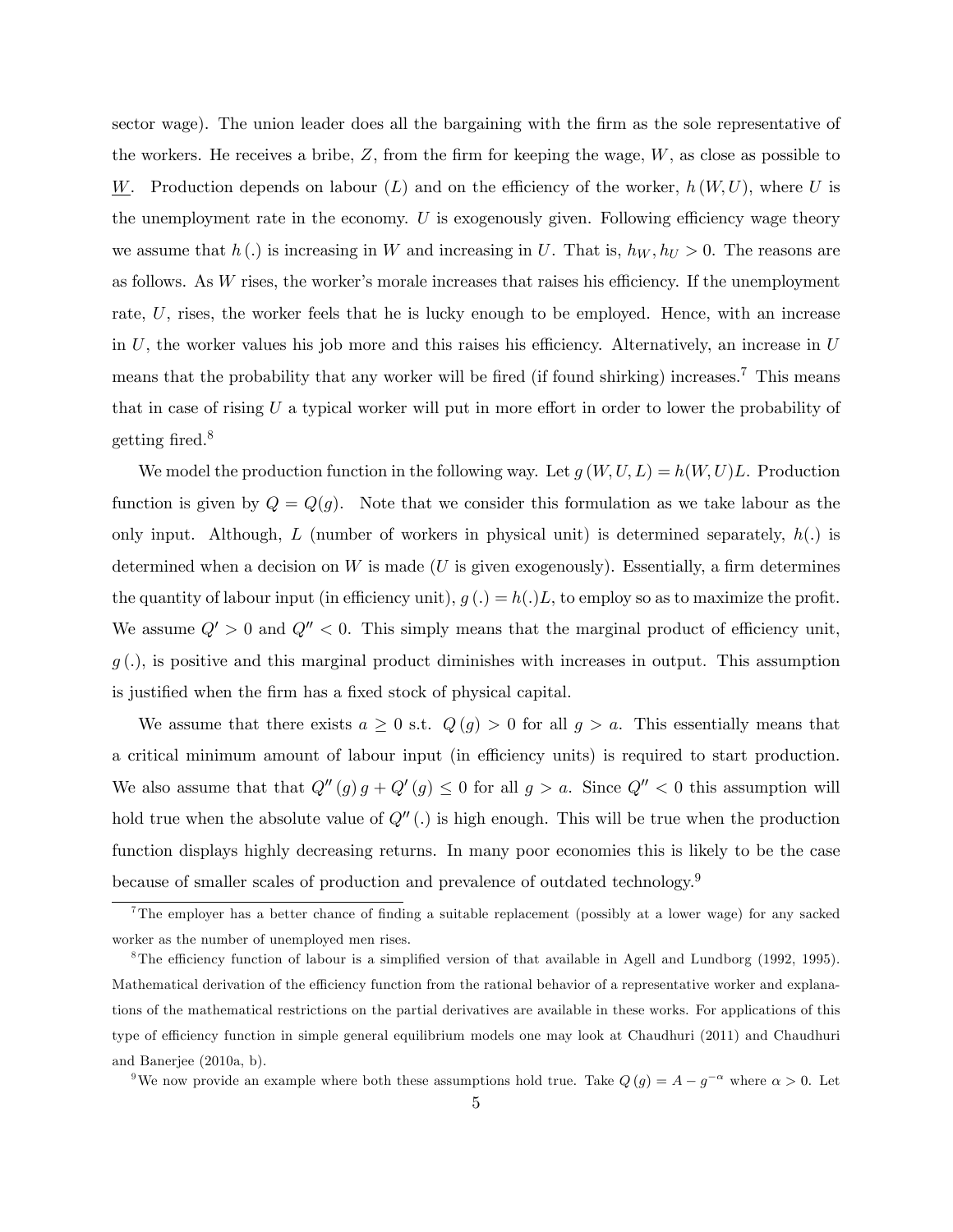The labour market facing the industry is unionized. Each firm in the industry has a separate trade union. Such a scenario is very common in emerging economies. In such a framework we analyze the equilibrium levels of unionized wage,  $W$ , employment  $L$  and bribe  $Z$ .

We model this as a simple two-stage game. In stage 1, the corrupt leader and the firm play a Nash bargaining game and determine the unionized wage, W, and the amount of bribe, Z. In stage 2, the firm takes W and Z as given and chooses the level of employment  $L$ .

#### 2.1 Second Stage

The firm can sell any amount at price  $P$ . It essentially acts as a competitive firm in the output market. This may be possible when the firm is an export oriented firm in a small open emerging economy like India. Such a firm acts as a price-taker at the international market. It can sell as much quantity as it wants in the world market at the internationally determined price. The unionized wage,  $W$ , is paid out of realized sales proceeds. If  $L$  denotes the number of workers employed by the firm its total wage cost is W L.  $Q(g(W, U, L))$  is the amount of output produced. T is the fixed cost that the firm has to incur in its production and marketing processes. For example, if the firm is an export oriented unit, typically it must undergo certain procedures e.g. obtaining an export license, processing of shipping bill etc.<sup>10</sup> All these bureaucratic processes are very time-consuming and also involve lots of costs (including petty bribery at all levels). These costs are here captured by T. Export-promotional measures are aimed at simplifying these procedural formalities and such measures lower T.

Since  $g(W, U, L) = h(W, U) L$  we can write firm's payoff as follows.

$$
\pi = PQ(h(W, U)L) - WL - Z - T - - - - (1).
$$

Note that  $W$  and  $Z$  are determined in the first stage. Given this, the firm chooses  $L$  to maximize  $\pi$ . The first and second order conditions are as follows.

$$
\frac{\partial \pi}{\partial L} = PQ'(h(W, U) L) h(W, U) - W = 0 - - - - (2)
$$
  

$$
\frac{\partial^2 \pi}{\partial L^2} = PQ''(h(W, U) L) [h(W, U)]^2 < 0 - - - - (3)
$$

 $a = \left(\frac{1}{A}\right)^{\frac{1}{\alpha}}$ . Note that  $Q(g) > 0$  for all  $g > a$ . If A is high enough and  $\alpha$  is small enough then  $a = \left(\frac{1}{A}\right)^{\frac{1}{\alpha}}$  is very small and so the restriction is not much. For example, if  $A = 10000$  and  $\alpha = \frac{1}{10}$  then  $a = (\frac{1}{A})^{\frac{1}{\alpha}} = \frac{1}{10000^{10}} = 1.0 \times 10^{-40}$ which is almost zero. Here  $Q' = \alpha g^{-\alpha-1}$  and  $Q'' = -\alpha (\alpha+1) g^{-\alpha-2}$ . Note that  $gQ'' + Q' = -\alpha^2 g^{-\alpha-1} < 0$ .  $10$ For the details of such export procedure in a country like India see

 $<<$ http://business.gov.in/taxation/export\_procedure.php>>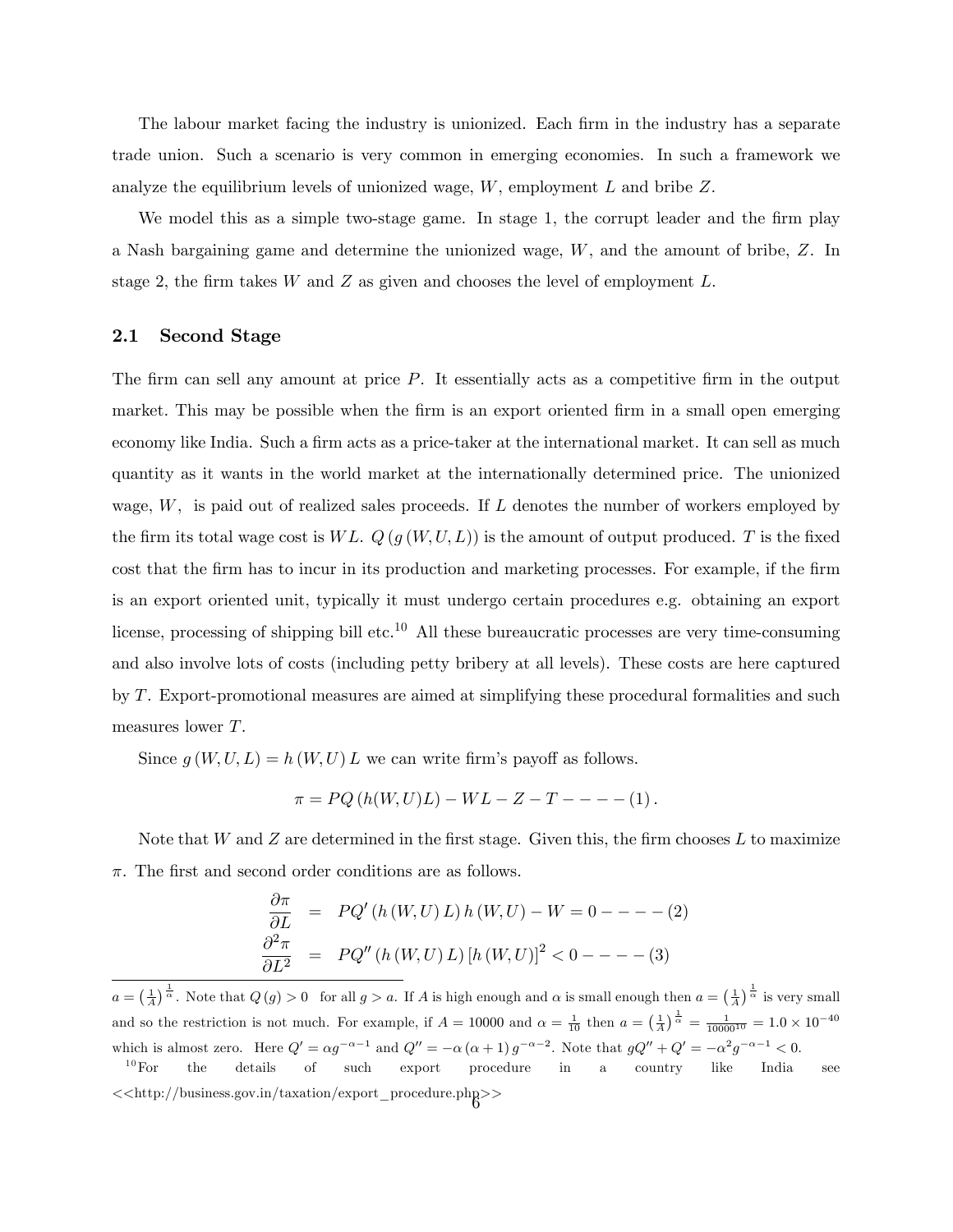Since  $Q''(.) < 0$  the second order condition (3) is always satisfied. From (2) we get the profit maximizing amount of employment. We denote it by  $L^*(W, P, r, U)$ . We assume that  $L^*$  is such that  $g = h(W, U) L^* > a$ . This ensures a non-trivial equilibrium where  $Q(g) > 0$ . Routine computations yield the following.<sup>11</sup>

$$
L^*_W < 0, \ L^*_P > 0 \ \text{and} \ L^*_U \leq 0. --- (4)
$$

 $L^*$  is decreasing in W, increasing in P and non-increasing in U.

Let  $Y$  denote the reservation income of the union leader (say from directly joining politics). Let  $W$  denote the wage rate prevailing in the informal sector of the economy. It may be noted that any changes in the parameters of the system affect  $L^*$  both directly and indirectly (through changes in the formal sector wage rate,  $W$ ). In (4) we capture only the direct effects.<sup>12</sup>

Let  $\Pi$  denote the profit of the firm when  $L = L^*$  and is given by

$$
\Pi = PQ(h(W, U) L^*) - WL^* - Z - T - - - - (5)
$$

Using the envelope theorem from  $(5)$  the following results can be easily derived.<sup>13</sup>

$$
\Pi_W
$$
,  $\Pi_Z$ ,  $\Pi_T < 0$ ;  $\Pi_P$ ,  $\Pi_U > 0$  and  $\Pi_Y$ ,  $\Pi_W = 0$  — — — (6)

We now proceed to solve the first stage of the game.

#### 2.2 First Stage

In the first stage the firm and the corrupt union leader play a cooperative game and determine W and Z jointly through a Nash Bargaining process. Let  $p(W)$  be the probability that the union leader will be detected by other workers for his unethical practice and be removed from his post<sup>14</sup>. Note that  $W \geq W$ . We assume the following.

$$
p(.) \quad : \quad [\underline{W}, \infty) \longrightarrow [0, 1]
$$
  

$$
p'(W) \quad < \quad 0, \ p''(W) \le 0 \text{ and } p(\underline{W}) = 1
$$

 $11$  See Appendix 1 for the derivations.

 $^{12}L^*$  independent of Z,  $\underline{Y}$ , T and  $\underline{W}$ .

<sup>&</sup>lt;sup>13</sup> See Appendix 1 for the computations. The result that  $\Pi_W < 0$  follows from (8a), (8b) and (12).

 $14$ Typically in emerging economies such as India, the workers (or a substantial fraction of them) revolts againts such a leader and he is removed forcibly.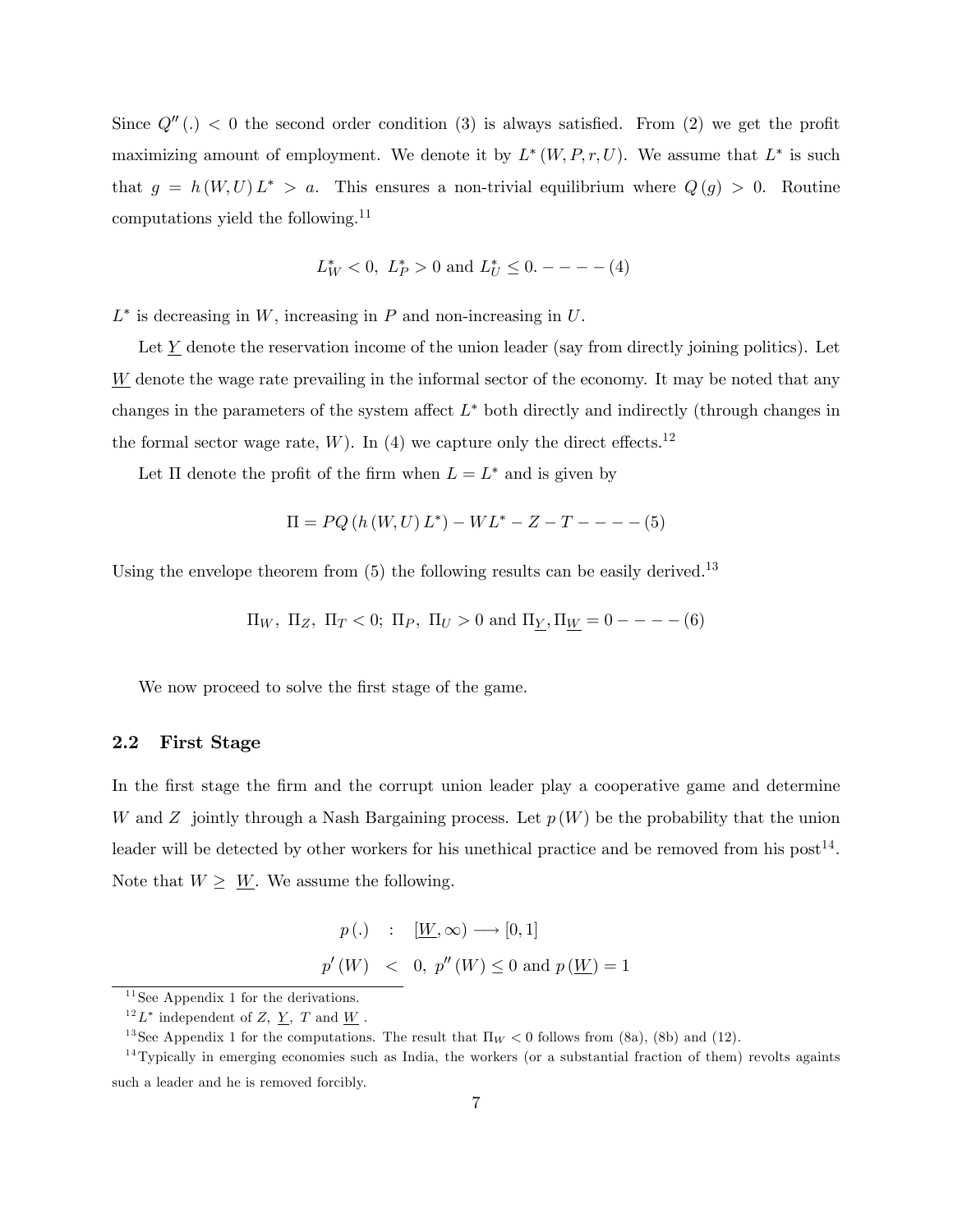If the leader (along with the firm) sets a wage equal to  $W$ , then the workers will clearly realize that there has been a deal struck between the Örm and the leader (with kickbacks being paid) and in this case the leader will be removed from his post with certainty. If the chosen  $W$  is strictly higher than  $W$  then the workers are not certain whether such a deal has taken place or not and consequently the probability that the leader will be caught is less than one. Higher is the chosen wage  $W$ , the lower will be the probability of getting caught since with higher wages the workers become less suspicious. If the union leader is detected in resorting to bribe-taking, he will be summarily removed from his post and will loose his formal sector job. Any political party in a democratic set-up will think twice before including him in its organization because it may badly affect its image and harm its political prospects. In this case the union leader has to fall back upon an informal sector job where the wage rate is  $\underline{W}$ .<sup>15</sup> The union leader is assumed to be risk-neutral and his expected income is therefore given by

$$
Y = (1 - p(W))(W + Z) + p(W)\underline{W} = W + Z - p(W)(W + Z - \underline{W}) \cdot --- (7)
$$

From (7) the following may be noted.

$$
Y_W = \frac{\partial Y}{\partial W} = 1 - p'(W)(W + Z - W) - p(W) > 0 \quad --- (8a)
$$
  
\n
$$
Y_Z = \frac{\partial Y}{\partial W} = 1 - p(W) > 0 \qquad --- (8b)
$$
  
\n
$$
Y_{\underline{W}} = \frac{\partial Y}{\partial \underline{W}} = p(W) > 0 \qquad --- (8c)
$$
  
\n
$$
Y_P = Y_{\underline{Y}} = Y_U = Y_T = 0 \qquad --- (8d)
$$

The firm's payoff is  $\Pi = PQ(h(W, u), L^*) - WL^* - Z$ . We assume that if the bargaining process breaks down no production will take place and consequently the firm's profit in this case would be zero. As noted before, the union leader has a reservation income,  $Y$ . He will not be engaged in union leadership unless  $Y \geq Y$ . The disagreement payoff vector is thus  $(Y, 0)$ .

#### 2.2.1 The Nash Bargaining Solution

To arrive at the Nash Bargaining solution we maximize  $B = (Y - \underline{Y}) \Pi$  w.r.t W and Z.

 $15$  Even if he is able to gain entry in another smaller (and insignificant) party, having very little prospects of coming to power, the ousted union leader is likely get an unimportant position in the new party with low payoffs. This scenario is common in a country like India.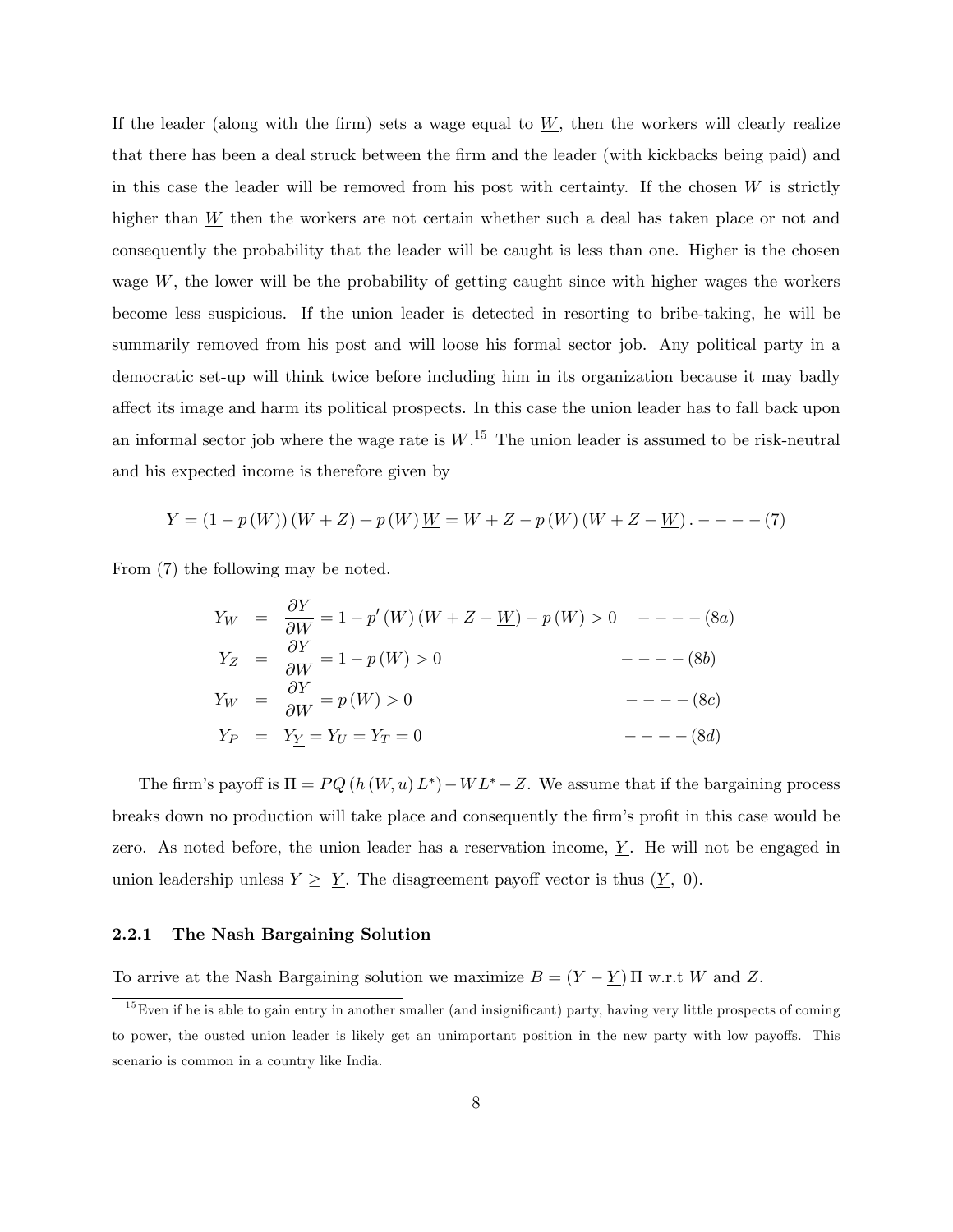The first order conditions are given as follows.

$$
B_W = \Pi Y_W + (Y - \underline{Y}) \Pi_W = 0 - - - - (9)
$$
  

$$
B_Z = \Pi Y_Z + (Y - \underline{Y}) \Pi_Z = 0 - - - - (10)
$$

The second order condition for maximization requires the determinant  $D$  to be negative definite where

$$
D = \begin{vmatrix} B_{WW} & B_{WZ} \\ B_{ZW} & B_{ZZ} \end{vmatrix}
$$

From the second order conditions it follows that

$$
B_{WW}, B_{ZZ} < 0
$$
 and  $D = B_{WW}B_{ZZ} - (B_{WZ})^2 > 0$  - - - - (11)

From equations (9) and (10) we get

$$
\frac{\Pi_W}{\Pi_Z} = \frac{Y_W}{Y_Z} - - - - (12)
$$

Let  $\varepsilon_{h,W} = \left(\frac{\partial h(.)}{\partial W}\right)$  $\partial W$ W  $h(.)$  $\big)$  be the wage elasticity of the efficiency of each worker.

**Proposition 1** In equilibrium, the wage elasticity of the worker's efficiency function is less than unity. That is,  $\varepsilon_{h,W} < 1$ .

#### **Proof** Given in Appendix 2.■

**Comment** In the standard efficiency wage model where the efficiency of each worker is positively related to both wage rate and unemployment rate and there is no collective bargaining the pricetaker firm is free to maximize its profit with respect to both wage and level of employment. It chooses the wage that minimizes its unit cost of labour i.e.  $\left(\frac{W}{h(T+1)}\right)$  $h(.)$  . This happens at the point where the wage elasticity of the efficiency function is exactly equal to unity.<sup>16</sup> This is the standard Solow condition in the efficiency wage literature. Let this unit cost-minimizing wage be  $W_e$  and this is constant. Once  $W_e$  is determined the profit-maximizing firm then equates the value of marginal product of labour to  $W_e$  for determining the number of workers to be employed in production. However, in the presence of collective bargaining the optimal wage, say  $W^*$ , is greater than the

 $16$ See Basu (1998) and Chaudhuri (2011) in this context.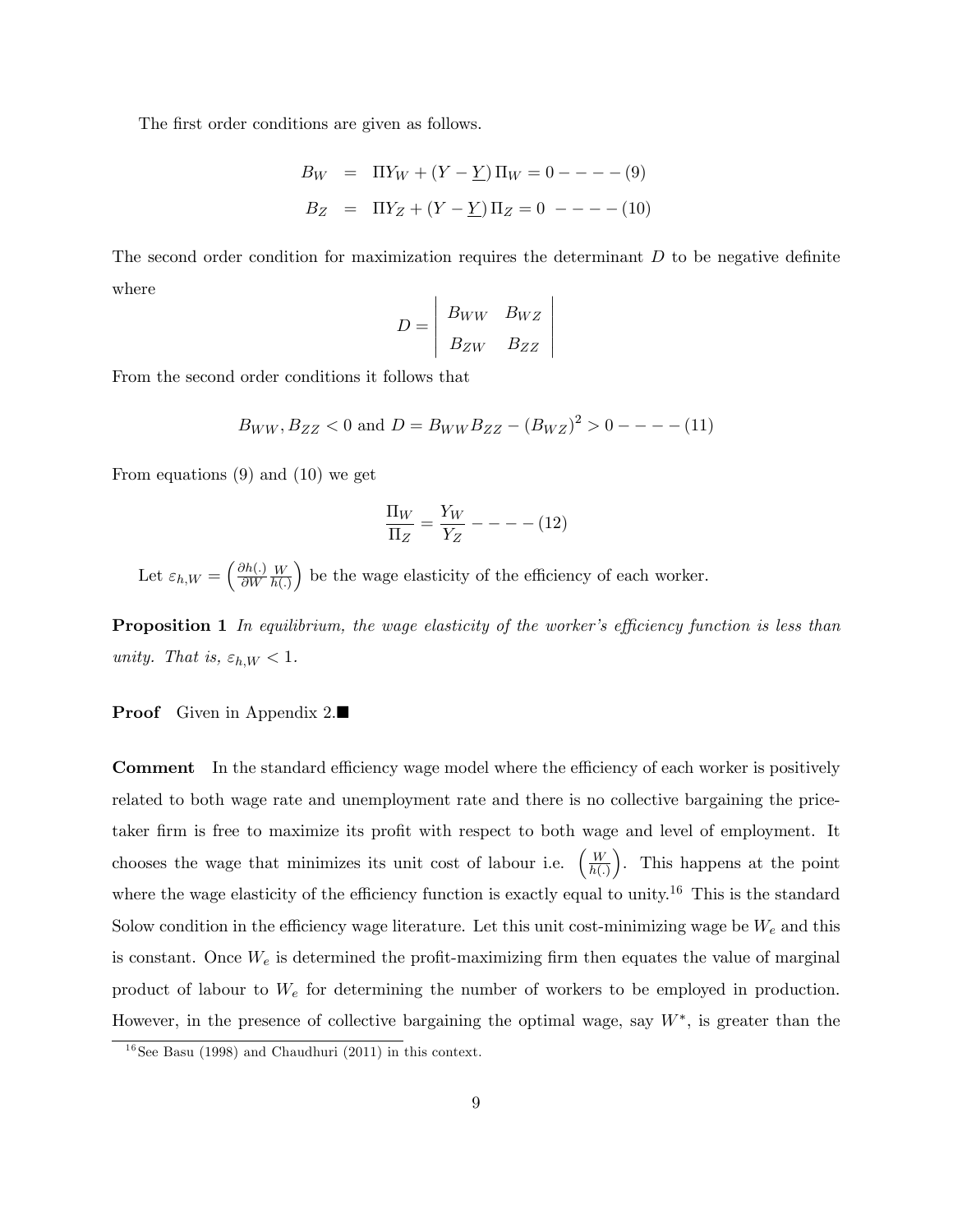efficiency or unit-cost minimizing wage,  $W_e$ .<sup>17</sup> Naturally, at  $W^*$  the wage elasticity of the efficiency function would be less than unity. More interestingly, the algebraic value of this elasticity would increase with a decrease in the bargaining power of the labour union resulting from the policy of labour market reform. However, it is not visible in the present case as we have assumed the bargaining powers of the two parties to be equal.

Solving equations (9) and (10) the equilibrium values of W and Z, denoted  $W^*$  and  $Z^*$ , respectively are obtained as functions of the parameters of the system,  $P, Y, U, T$  and W. In general forms these are written as follows.

$$
W^* = W^* (P, \underline{Y}, U, T, \underline{W}) \text{ and } Z^* = Z^* (P, \underline{Y}, U, T, \underline{W}) --- (13)
$$

#### 3 The Main results

We now analyze the effects of changes in P,  $\underline{Y}$ , U, T and  $\underline{W}$  on the equilibrium levels of wage  $(W^*)$ , bribe  $(Z^*)$  and employment  $(L^*)$ . Although different parameters may change concurrently, to fix our ideas we consider their effects one by one.

We will throughout assume that P (and hence  $\Pi$ ) to be sufficiently high and  $(Y - \underline{Y})$  to be low. We now provide some plausible reasons as to why P (and hence  $\Pi$  ) could be high and  $(Y - Y)$ could be low.

**Remark 1** Consider the case where the firm is an export oriented unit. For example, in India there are export promotion zones where firms primarily designed for exports operate. Such firms often act as price takers in the export market. Such a firm typically receive a very high price  $(P)$ for its product in the international market. If the income elasticity for such a product is very high in the international market, then also  $P$  can be very high. Since such a firm operates in the formal sector it can derive different benefits that the government provides to exporting firms to boost

<sup>&</sup>lt;sup>17</sup> Here each skilled worker has a reservation wage  $\underline{W}$ , which is the unskilled informal sector wage. As there is skilled unemployment in the economy, the skilled worker in our firm may not get a job and in that case he has to recourse to an unskilled job in the informal sector because the latter sector is perfectly competitive and can absorb all workers including unemployed skilled ones. So the reservation income constraint of each skilled worker in our firm is  $W \geq W$ . In the absence of any collective bargaining, and reservation wage constraint the firm is free to choose the efficiency wage,  $W_e$ . However, in the presence of the constraint the actual wage,  $W_a$ , must be  $W_a = Max\{W_e, \underline{W}\}$  (see Basu (1998)). However, in our paper because we have assumed P (and hence  $\Pi$ ) to be high and  $\underline{W}$  to be low (see Remarks 1 and 2),  $W_e$  must be greater than W.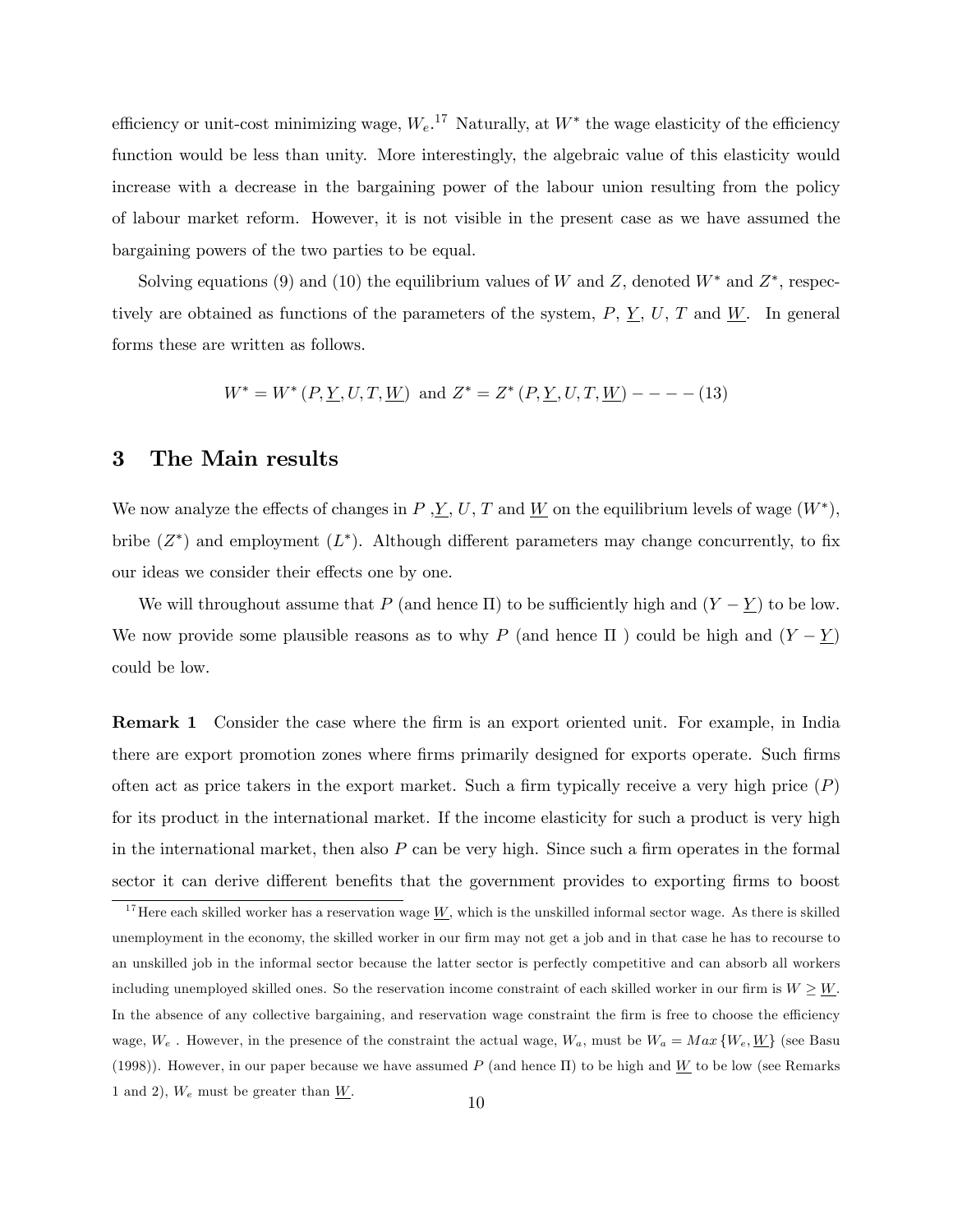exports.<sup>18</sup> This reduces T which in turn can push up  $\Pi$ . On the other hand, if the firm produces an import good, it is often protected by protectionist policies like an import tariff. Even after trade liberalization the tariff rate has remained quite high on many commodities across countries.<sup>19</sup> The domestic or tariff inclusive price of the good then can become very high which results in high  $\Pi$ .

Remark 2 Although in this model, there is only one union leader doing all the wage bargaining with the firm, in real life often there are a number of labour unions affiliated to different political parties and a quite a number of people in the race within each union. The race for the union leadership in emerging economies is often for the appropriation of bribe from wage bargaining. Competition among union leaders ultimately keeps Y as close to  $\underline{Y}$  (payoff to the union leader from directly joining politics and getting elected in any civic body). The more intense the competition the smaller would be the gap between Y and  $\underline{Y}$ . At the same time, the informal wage,  $\underline{W}$ , in many areas of a developing country like India is also very low and sometimes well below the minimum wage as stipulated by the government. This is because the informal sector is completely unregulated and the enforcement machinery in charge of implementing the minimum wage law is inefficient and often itself corrupt. This is another factor that may be responsible for both Y and  $(Y - Y)$  to be low. Furthermore, it may be noted that the reservation income,  $\underline{Y}$ , is the income of the union leader received from directly joining politics. This figure may in fact be quite high, which is presently the case in India, so that the difference,  $(Y - \underline{Y})$  is likely to be sufficiently low.<sup>20</sup>

We now provide the main results of our exercise. The proofs appear in Appendix 2.

**Proposition 2**  $W^*$  increases following (i) an increase in P, (ii) an increase in U and (iii) an increase in Y. On the other hand,  $W^*$  decreases with (i) an increase in W and (ii) an increase in  $\cal T.$ 

**Proposition 3**  $Z^*$  increases following (i) an increase in P, (ii) an increase in U and (iii) an increase in  $\underline{Y}$ . On the other hand,  $Z^*$  decreases with (i) an increase in  $\underline{W}$  and (ii) an increase in T.

 $18$ Such export promotion policies are common in countries like India and China.

 $19$  For many essential food items (example, sugar) the tariff rate on imports are very high in countries like India.

Very recently India raised its import duty on sugar to 40 percent from 15 percent, to revive business at sugar mills .  $20$ Anecdotal evidences from newspaper expose show that income from directly joining politics in India may indeed

be very high.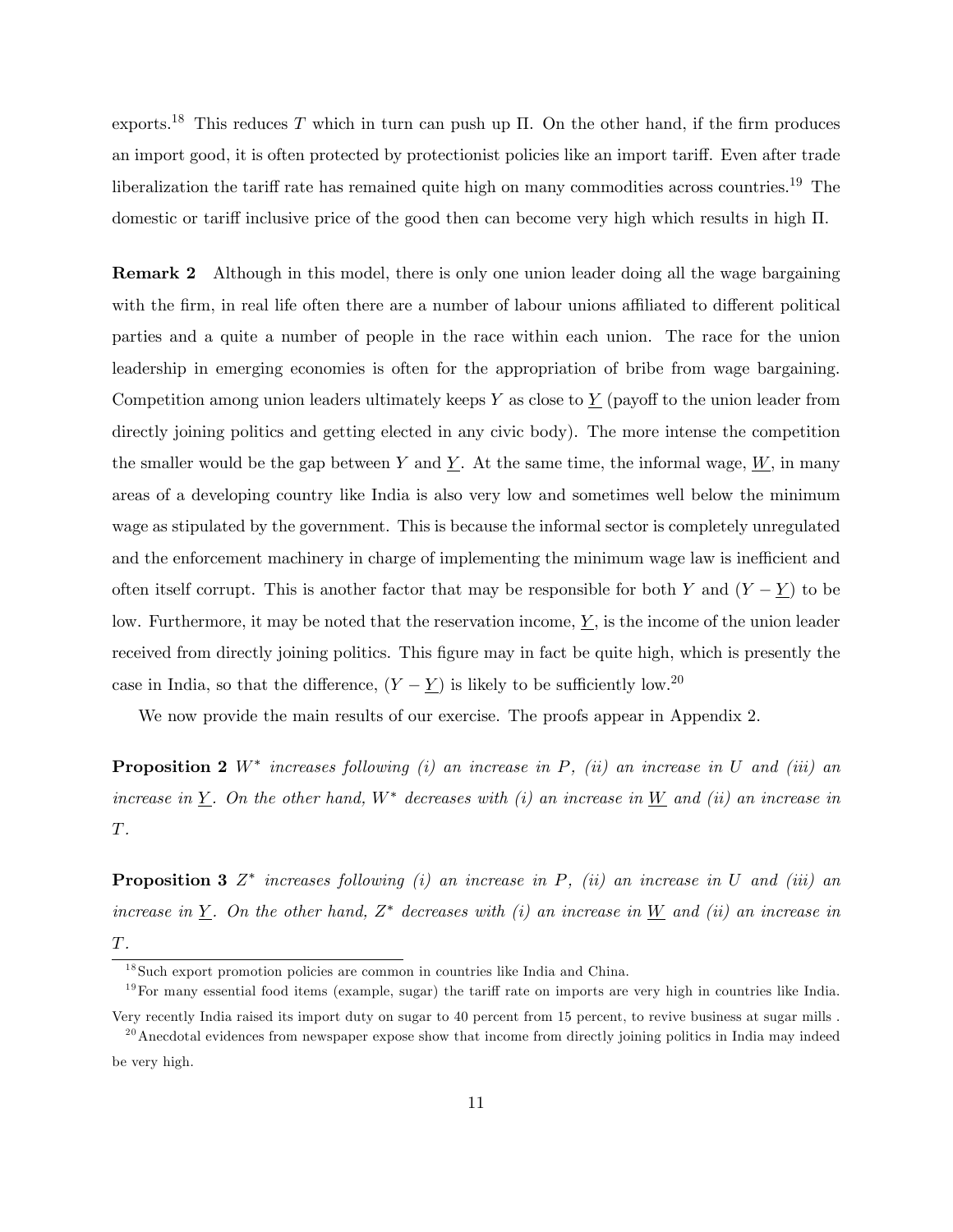**Proposition 4**  $L^*$  decreases following (i) an increase in U and (ii) an increase in  $\underline{Y}$ ; and, (iii) a decrease in T. On the other hand,  $L^*$  increases with (i) an increase in W and (ii) an increase in T. However, the effect of an increase in  $P$  on  $L^*$  is ambiguous.

Comment We now provide the intuition behind the above propositions.

An increase in the product price,  $P$ , raises profit of the firm,  $\Pi$ , at a given level of output and gives an opportunity to the union leader to reap a part of the benefit and increase his expected income, Y, by raising both bribe  $(Z^*)$  and the unionized wage  $(W^*)$ . Note that Y is increasing in both  $Z^*$  and  $W^*$ . So, the firm in the process cannot reap the entire benefit of the price increase. On the employment front, there are both direct and indirect (induced) effects. As the firm equates the value of marginal product of labour (VMPL) to wage it would hire more labour than before. This is the direct effect on  $L^*$ . On the other hand, the increase in  $W^*$  raises the efficiency of each worker ( since  $h_w > 0$ ) and makes it possible to produce a higher level of output with the same number of workers. However, as the wage elasticity of the worker's efficiency function is less than unity in equilibrium due to presence of collective bargaining, diminishing marginal productivity of labour ensures that the level of employment goes down as  $W^*$  rises. This is the indirect effect. Hence, due to presence of two opposite forces, the net effect of an increase in  $P$  on  $L^*$  is ambiguous.

An increase in the economy-wide unemployment rate  $(U)$  raises the efficiency of each worker (since  $h_U > 0$ ) which makes it possible for the firm to produce a higher (same) level of output with the same (a lower) number of workers. This raises its profitability given other things. However, the union leader will grab this opportunity to increase his expected income by raising both  $Z^*$  and  $W^*$ . This lowers the increased profit of the firm somewhat. The direct effect on  $L^*$  would either be negative or zero because in either of the two cases the profitability of the firm rises.<sup>21</sup> However, the indirect effect would be a decrease in employment as  $W^*$  rises. Hence, the overall effect on  $L^*$ would be negative.

On the other hand, a reduction in fixed cost  $(T)$ , arising from export-promotional measures. raises the profit of the firm. The trade union leader again takes this opportunity to increase both  $Z^*$  and  $W^*$  to increase his expected income. A change in T does not have any direct effect on  $L^*$ . However, the equilibrium employment,  $L^*$ , falls due to induced effect that works through the increase in  $W^*$ .

<sup>&</sup>lt;sup>21</sup>Note that  $L_U^* \leq 0$ . See Appendix 1 in this context.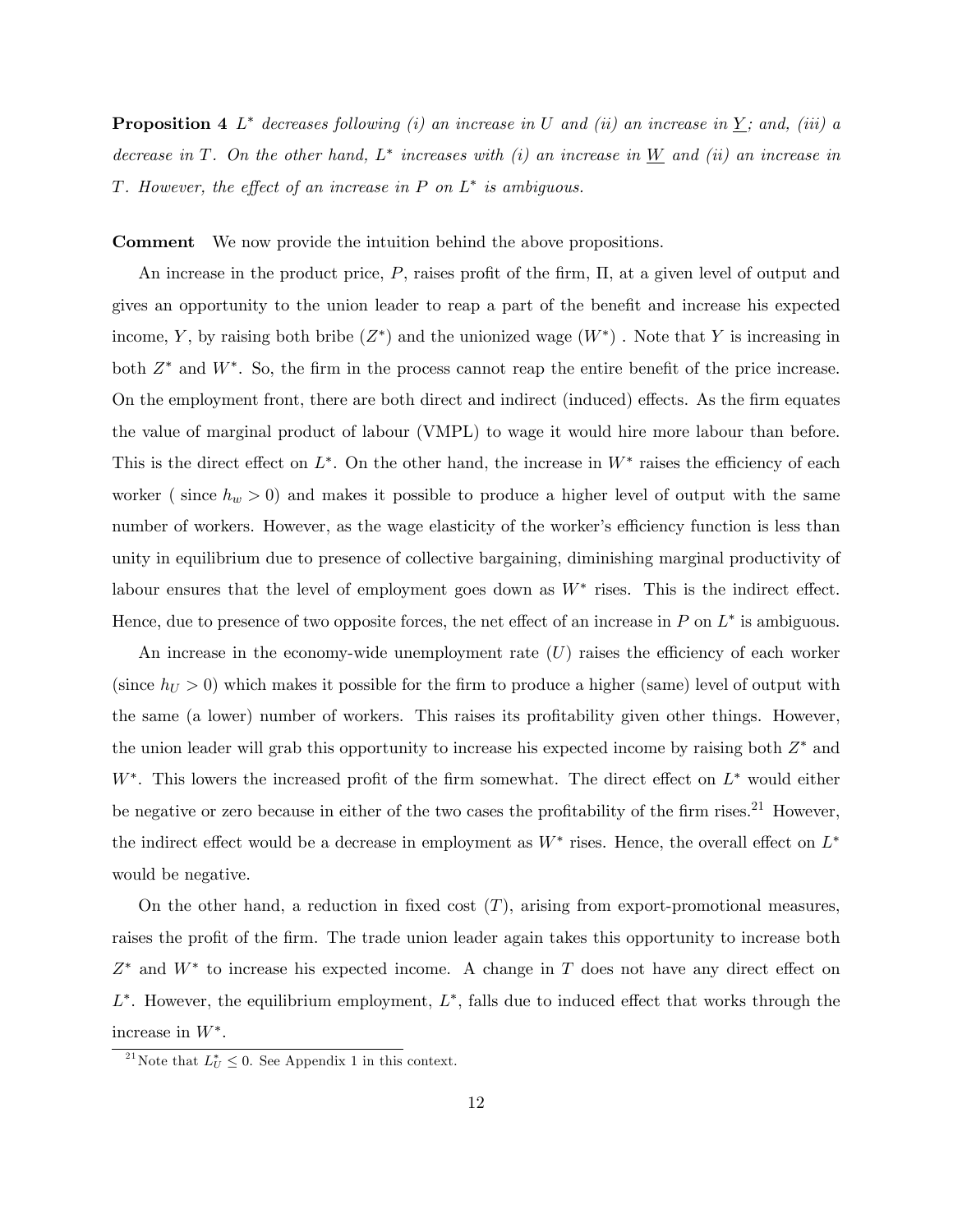Then, if the reservation income of the union leader,  $\underline{Y}$ , rises say due to an increase in the return to directly joining politics, both  $\Pi$  and Y would not initially be affected although  $(Y - \underline{Y})$ falls. However, as his opportunity income rises the union leader will be interested to remain in his present post only if it becomes more rewarding than previously. This is possible only when both  $Z^*$  and  $W^*$  increase. Consequently, Y rises although  $\Pi$  falls. The employment level of the firm,  $L^*$ , unequivocally falls as  $W^*$  rises.

Finally, if the informal sector wage,  $\underline{W}$ , rises, at given  $W^*$  and  $Z^*$ , the expected income of the union leader (given by (7)) rises as  $Y_W > 0$  (see (8)). The risk-neutral leader will find it profitable to lower both  $W^*$  and  $Z^*$ . Both the players would likely to be benefitted in the process. The equilibrium employment,  $L^*$ , also increases as  $W^*$  has fallen.

## 4 Conclusion

Market quality is a measure for the efficiency of allocation and the fairness of dealing and pricing (Yano, 2009). Corruption severely affects the fairness of dealing and pricing in markets and consequently reduces the quality of markets.

Corruption takes different forms. In this paper we have analyzed corrupt practices in the labour market in the presence of both efficiency wage and collective bargaining. Here corrupt practices are pursued by a trade union leader who is entrusted with the task of bargaining with the firm to decide on the unionized wage in a competitive industry. The efficiency of a worker is positively related to both the wage and unemployment rate in the economy. In the absence of collective bargaining a profit-maximizing firm chooses the unit-cost minimizing wage (efficiency wage). However, in the presence of collective bargaining the unionized wage is higher than the efficiency wage so that the proÖtability of the Örm and the wage rate are negatively associated. In this situation, the Örm finds it profitable to negotiate with the union leader so as to keep the wage as close as possible to the efficiency wage. The union leader charges a bribe from the firm for keeping the unionized wage close to the efficiency wage level. There is a positive risk involved in bribe-taking. The lower the wage the higher would be the possibility that the bribery on the part of the leader would be detected by his union members and will be removed from his post. In that case the leader has to accept a job in the informal sector offering a low wage. The leader is risk-neutral. As this corrupt practice is mutually beneficial the firm and the union leader play a cooperative game.

We considered a two-stage Nash bargaining game. In the first stage the two players jointly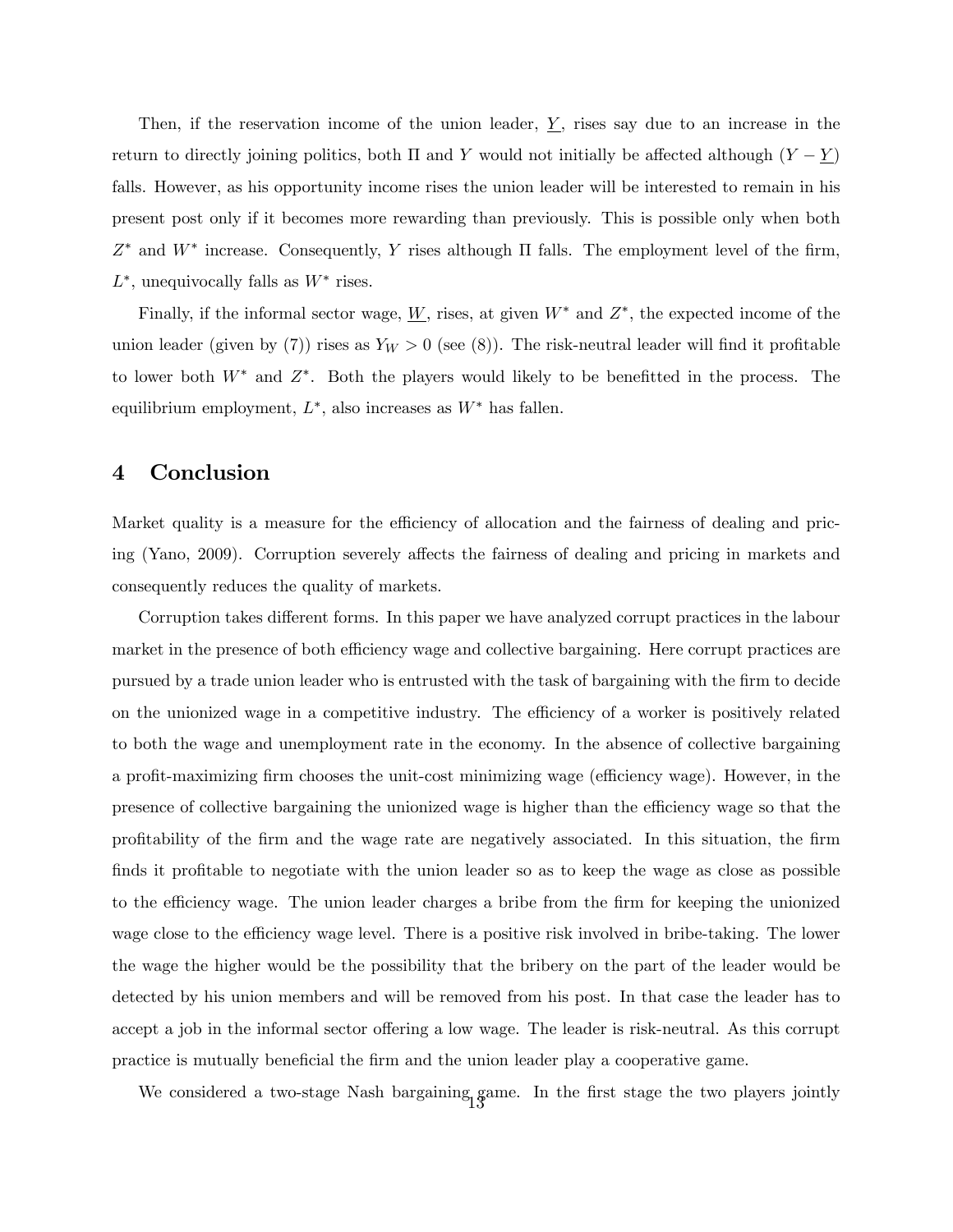determine the unionized wage and bribe while in the second stage the firm decides on the level of employment. We then went on to carry out some comparative statics and obtained a few interesting results. For example, an improvement in the demand conditions in the international market for the commodity resulting in an increase in product price or an economic recession culminating in a higher unemployment rate in the economy or a higher number of financial scams leading to a higher expected return from joining direct politics or an export promotional scheme that lowers the fixed cost of the firm raises the equilibrium values of both unionized wage and bribe and consequently lowers employment level chosen by the firm. Hence, in such cases not only the degree of corruption (bribe money) rises but also the employment situation worsens. Both of these seriously affect market quality and social welfare.

Significantly, our analysis also shows that policies that raise the informal sector wage would be successful not only in bringing down the degree of corruption but also in increasing employment through reduction in the unionized wage. For example, strict implementation of the minimum wage act and policies like the Mahatma Gandhi National Rural Employment Guarantee Programme (MGNREGP), introduced in India in 2005, that significantly increases the informal wage can combat corruption, improve market fairness and the employment situation in emerging economies.<sup>22</sup>

In short, our exercise provides a very simple framework for analyzing a particular form of political corruption that afflicts many emerging economies. Our analysis also shows a way for designing appropriate policies to fight against corruption in trade union leadership.

 $22$ Several studies like Zimmermann (2012) and Berg et al. (2012) have found that informal wages have increased significantly since the inception of such schemes.  $14$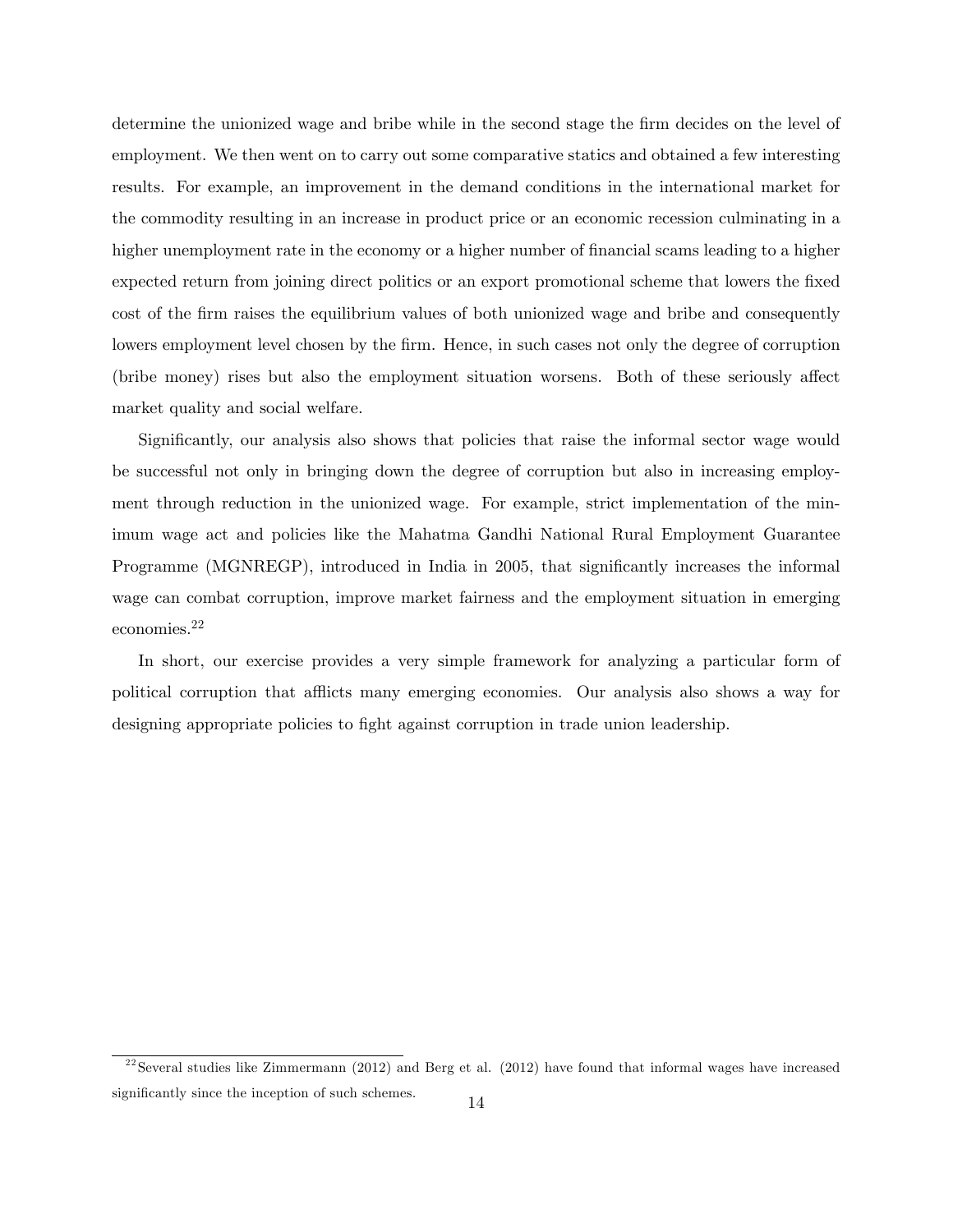## References

Agell, J. and Lundborg, P. (1995): ëFair wages in the open economyí, Economica 62, 325-351.

Agell, J. and Lundborg, P. (1992): ëFair wages, involuntary unemployment and tax policy in the simple general equilibrium modelí, Journal of Public Economics 47, 299-320.

Banfield, E. (1975): 'Corruption as a feature of government organization', Journal of Law and Economics 18, 587-605.

Basu, K. (1998): Analytical Development Economics: The Less Developed Economy Revisited. Oxford University Press. Delhi, Calcutta, Chennai, Mumbai.

Basu, K., Bhattacharya, S. and Mishra, A. (1992): 'Notes on bribery and the control of corruption', Journal of Public Economics 48, 349-59.

Becker, G.S. and Stigler, G.J. (1974): 'Law enforcement, malfeasance, and the compensation of enforcers', Journal of Legal Studies 3, 1-19.

Berg, E., Bhattacharyya, S., Durgam, R., and Ramachandra, M. (2012): 'Can rural public works affect agricultural wages? Evidence from India. CSAE Working Paper.

Cadot, O. (1987): 'Corruption as a gamble', Journal of Public Economics 33, 223-44.

Chaudhuri, S. (2011): ëEconomic recession, skilled unemployment and welfareí, Economic Modelling, 28(3), 1435-1440.

Chaudhuri, S. and Banerjee, D. (2010a): 'Foreign capital inflow, skilled-unskilled wage inequality and unemployment of unskilled labour in a fair wage model, Economic Modelling 27(1), 477-486.

Chaudhuri, S. and Banerjee, D. (2010b): ëFDI in agricultural land, welfare and unemployment in a developing economyí, Research in Economics 64(4), 229-239.

Chaudhuri, S. and Dastidar, K.G. (2014) "Corruption in union leadership" in 'Contributions to Economic Analysis: Essays in Honour of Satish Jain' (Edited by R.K. Kundu, S. Subramanian and S. Guha) Routledge, New Delhi, India (forthcoming)

Klitgaard, R. (1988): Controlling Corruption. University of California Press, Berkeley, CA.

Klitgaard, R. (1991): 'Gifts and bribes', in R. Zeckhauser (ed.), Strategy and Choice, MIT Press, Cambridge, MA.

Klitgaard, R. (1998): Controlling Corruption. University of California Press, Berkely, CA.

Mishra, A. (ed.) (2005): The economics of Corruption. Oxford University Press, New Delhi, India.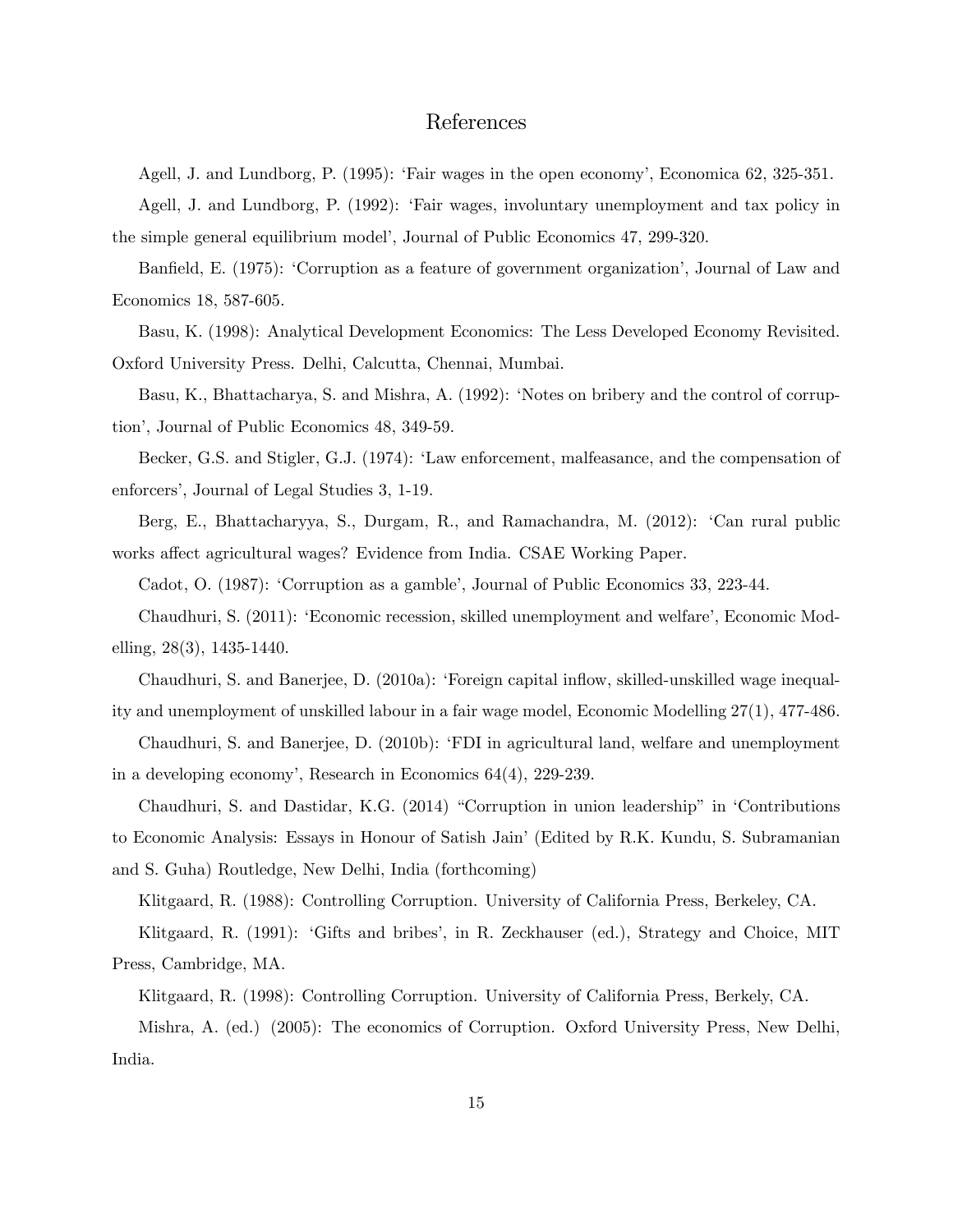Rose-Ackerman, S. (1975): 'The economics of corruption', Journal of Public Economics 4, 187-203.

Rose-Ackerman, S. (1978): Corruption: A Study. Academic Press, New York.

Shleifer, A. and Vishny, R.W. (1992): 'Pervasive shortage under socialism', Rand Journal of Economics 23, 237-46.

Shleifer, A. and Vishny, R.W. (1993): 'Corruption', Quarterly Journal of Economics 108(3), 599-617.

Yano, M. (2009): 'The foundation of market quality economics', The Japanese Economic Review 60(1), 1-32.

Zimmermann, L. (2012): 'Labor market impacts of a large-scale public works program: evidence from the Indian Employment Guarantee Scheme'. Mimeo.

Retrieved from <<ftp://ftp.iza.org/RePEc/Discussionpaper/dp6858.pdf>>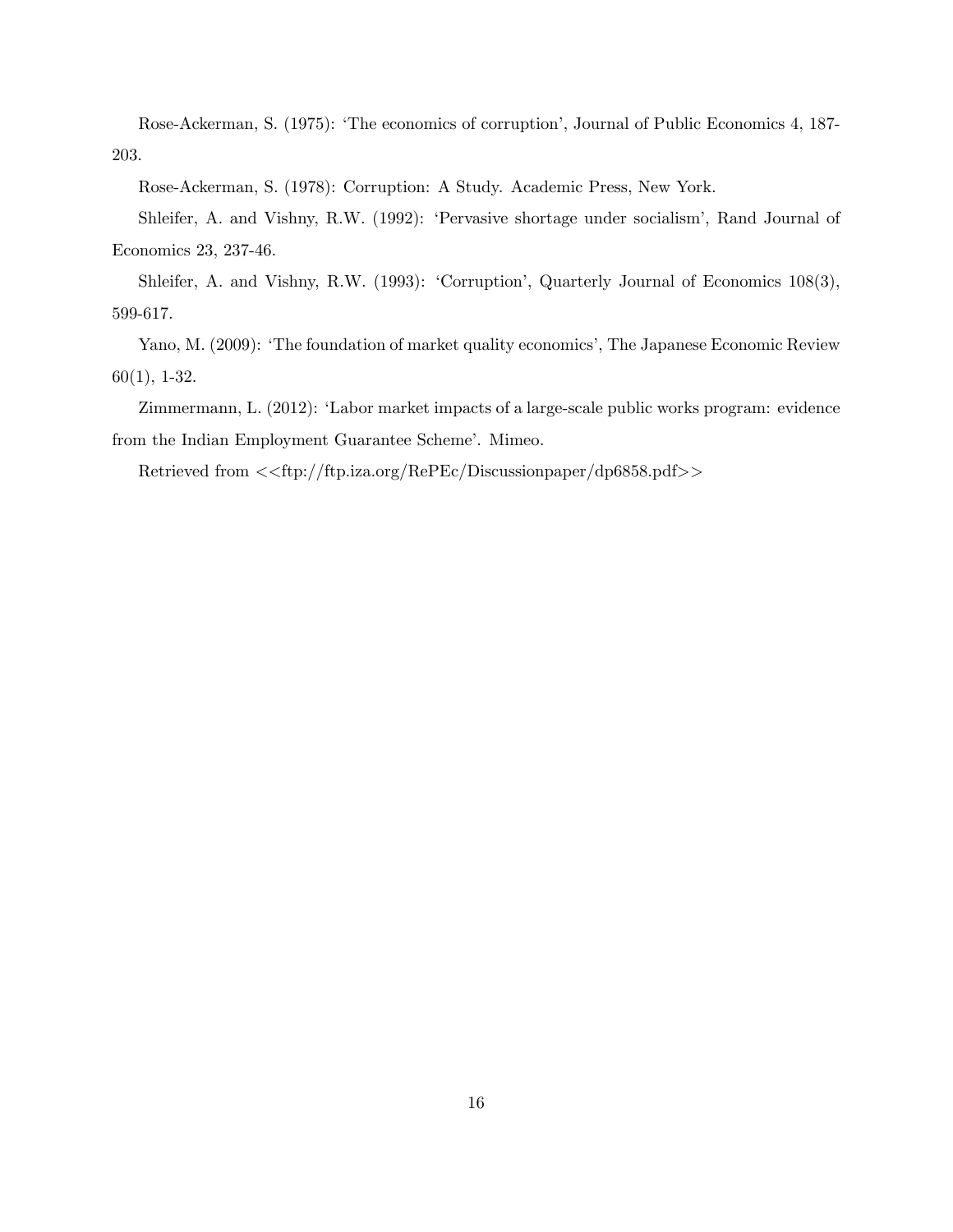## Appendix 1

The production function that we have considered is

$$
Q = Q(g), Q'(g) > 0 \text{ and } Q''(g) < 0 --- (A1)
$$
  
where  $g = hL$  and  

$$
h = h(W, L); h_W, h_U > 0 --- (A2)
$$

We define  $\varepsilon = \left(\frac{\partial Q'(\lambda)}{\partial a}\right)$  $\partial g$ g  $Q'(.)$ ) as the elasticity of the marginal product of labour (in efficiency unit). As the marginal product of labour is diminishing we have  $\varepsilon < 0$ .

$$
|\varepsilon| \ge 1 \Longleftrightarrow \left[\frac{Q''(g) g}{Q'(g)} \le -1\right] \Longleftrightarrow \left[Q''(g) g + Q'(g)\right] \le 0 --- (A3)
$$

Since we have assumed that  $[Q''(g) g + Q'(g)] \leq 0$  (for  $g \geq a$ ) we must have  $|\varepsilon| \geq 1$  for  $g \geq a$ .

Totally differentiating equation  $(2)$  we can easily derived the following results.

$$
L_W^* = \frac{\partial L^*}{\partial W} = \frac{1 - Ph_W(.)[Q''(h(.))L^*)h(.)L^* + Q'(h(.))L^*)]}{PQ''(h(.), L^*)[h(.)]^2} < 0 \text{ if } |\varepsilon| \ge 1
$$
  
\n
$$
L_P^* = \frac{\partial L^*}{\partial P} = \frac{-Q'(h(.), L^*)h(.)}{PQ''(h(.), L^*)[h(.)]^2} > 0
$$
  
\n
$$
L_U^* = \frac{\partial L^*}{\partial U} = -\frac{Ph_U(.)[Q''(h(.))L^*)h(.)L^* + Q'(h(.))L^*)}{PQ''(h(.), L^*)[h(.)]^2} < (=) 0 \text{ iff } |\varepsilon| > (=) 1
$$
  
\n
$$
L_Z = L_Y = L_T = L_W = 0
$$

Now using proposition 1 and (A.2) and applying the envelope theorem from equation (5) we can derive the following expressions.

$$
\Pi_W = \frac{\partial \Pi}{\partial W} = PQ'(h(.) L^*) L^* h_W(.) - L^*
$$
\n
$$
\Pi_Z = \frac{\partial \Pi}{\partial Z} = -1
$$
\n
$$
\Pi_P = \frac{\partial \Pi}{\partial P} = Q(h(.) L^*) > 0
$$
\n
$$
\Pi_U = \frac{\partial \Pi}{\partial U} = PQ'(h(.) L^*) L^* h_U(.) > 0
$$
\n
$$
\Pi_T = \frac{\partial \Pi}{\partial T} = -1
$$
\n
$$
\Pi_{\underline{Y}} = \Pi_{\underline{W}} = 0
$$

Partially differentiating different expressions in  $(A.5)$  we find the following expressions.

$$
\Pi_{WW} = \frac{\partial^2 \Pi}{\partial W^2} = PQ'\left[L^*h_{WW} + L^*_{W}h_{W}\right] + PL^*h_{W}Q''\left[L^*h_{W} + L^*_{W}h\right] - L^*_{W}
$$
\n
$$
\Pi_{WZ} = 0
$$
\n
$$
\Pi_{WP} = \frac{\partial^2 \Pi}{\partial W \partial P} = Q'\left[L^*h_{W} + L^*h\right]
$$
\n
$$
\Pi_{WU} = \frac{\partial^2 \Pi}{\partial W \partial U} = PQ'\left[L^*h_{UW} + L^*_{W}h_{U}\right] + PL^*h_{U}Q''\left[L^*h_{W} + L^*_{W}h\right]
$$
\n
$$
\Pi_{W\underline{Y}} = \Pi_{WT} = \Pi_{WW} = 0
$$
\n
$$
\Pi_{ZZ} = \Pi_{ZW} = \Pi_{ZP} = \Pi_{ZU} = \Pi_{ZT} = \Pi_{ZT} = \Pi_{ZW} = 0
$$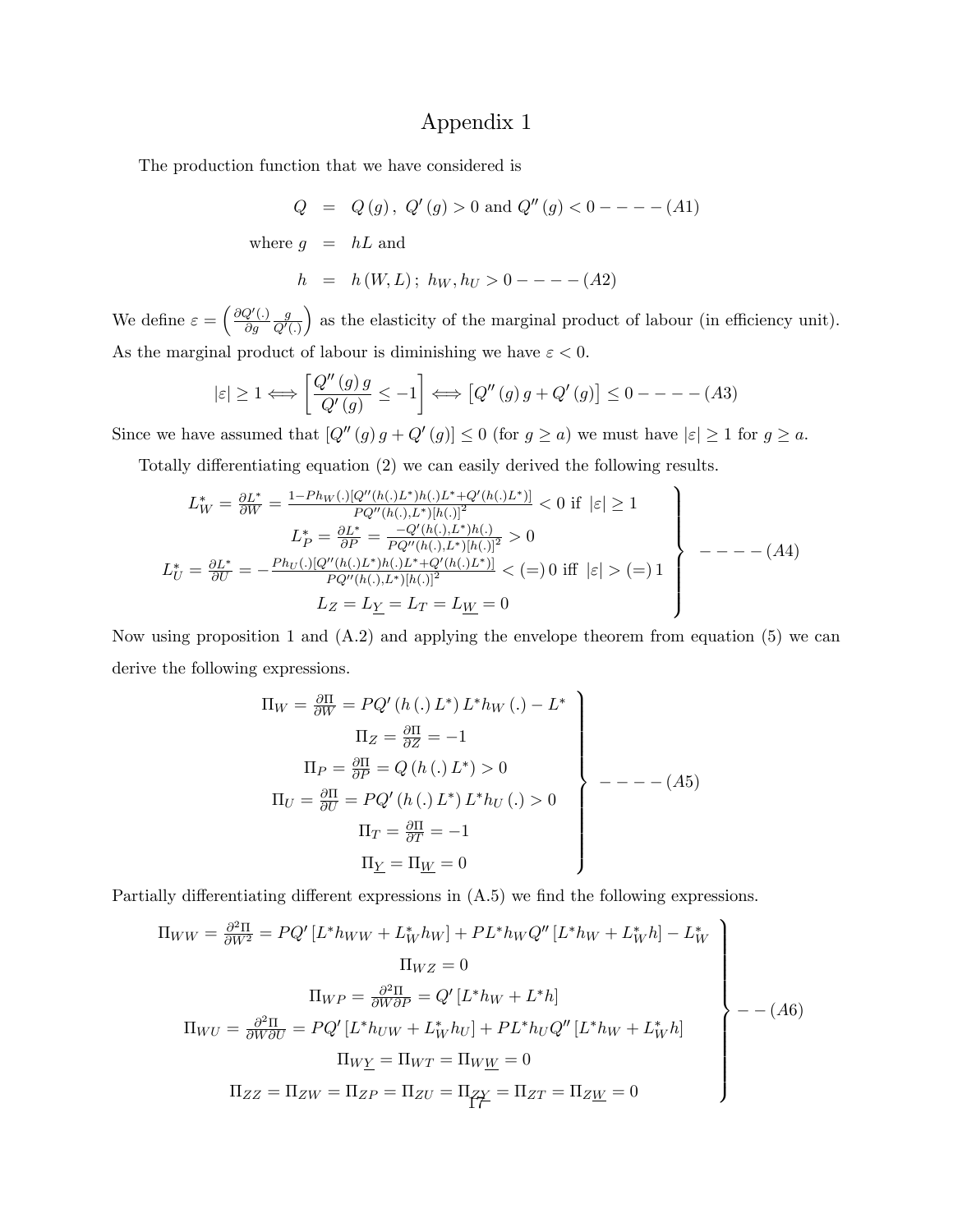Note that  $\varepsilon_{h,W} = \left(\frac{\partial h(.)}{\partial W}\right)$  $\partial W$ W  $h(.)$ ) > 0. Define  $\varepsilon_{L^*,W} = \left(\frac{\partial h(.)}{\partial W}\right)$  $\partial W$ W  $h(.)$ ). From our previous findings we have  $\varepsilon_{L^*,W}.$  Now, from (A6) we have the following:

$$
\Pi_{WP} = \left(\frac{Q'(.) h(.) L^*}{W}\right) [\varepsilon_{h,W} + \varepsilon_{L^*,W}] < (=) > 0
$$
  
iff  $\varepsilon_{h,W} < (=) > |\varepsilon_{L^*,W}|$ 

Besides, partially differentiating the expressions for  $Y_W$  and  $Y_Z$ , as presented in (8), we find

$$
Y_{WW} = \frac{\partial^2 Y}{\partial W^2} = -p''(W)(W + Z - \underline{W}) - 2p'(W) > 0
$$
  
\n
$$
Y_{ZW} = -p'(W) > 0
$$
  
\n
$$
Y_{WP} = Y_{W\underline{Y}} = Y_{WU} = Y_{WT} = 0
$$
  
\n
$$
Y_{WW} = p'(.) < 0
$$
  
\n
$$
Y_{ZW} = -p''(.) > 0
$$
  
\n
$$
Y_{ZZ} = Y_{ZP} = Y_{Z\underline{Y}} = Y_{ZU} = Y_{ZT} = Y_{ZW} = 0
$$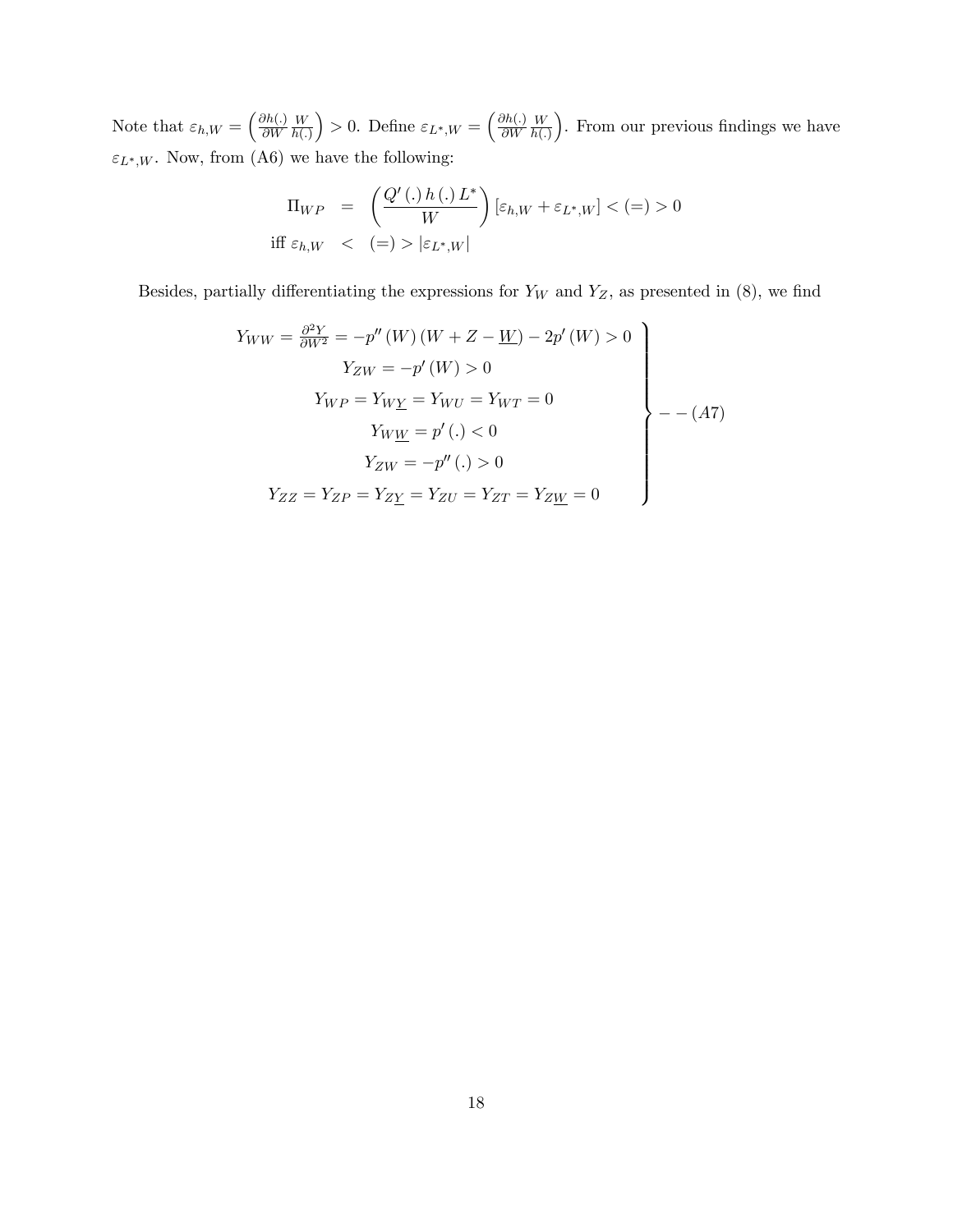# Appendix 2

**Proof of Proposition 1** Using (6) and (8) from equations (2) and (12) it can computed that

$$
\frac{[PQ'(.)h_W(.)-1]L^*}{-1} = \left[\frac{1-p'(W+Z-W)-p(.)}{1-p(.)}\right] \\
\implies [PQ'(.)h_W(.)-1]L^* = -\left[\frac{1-p'(W+Z-W)-p(.)}{1-p(.)}\right] < 0
$$

The L.H.S. of (A8) is equal to  $\Pi_W$  (see the previous appendix). This implies  $\Pi_W < 0$ .

Note that  $\varepsilon_{h,W} = \frac{\partial h(.)}{\partial W}$  $\partial W$  $\frac{W}{h(.)} = h_W \frac{W}{h(.)}$  $\frac{W}{h(.)}$ .

From (2) we get  $PQ'$  (.) =  $\frac{W}{h(.)}$ . This means  $\varepsilon_{h,W} = h_W P Q'$  (.). From (A8) it now follows that

$$
PQ' (.)\, h_W(.) - 1 < 0
$$

The above implies that  $\varepsilon_{h,W} < 1$ . This completes proof of proposition 1.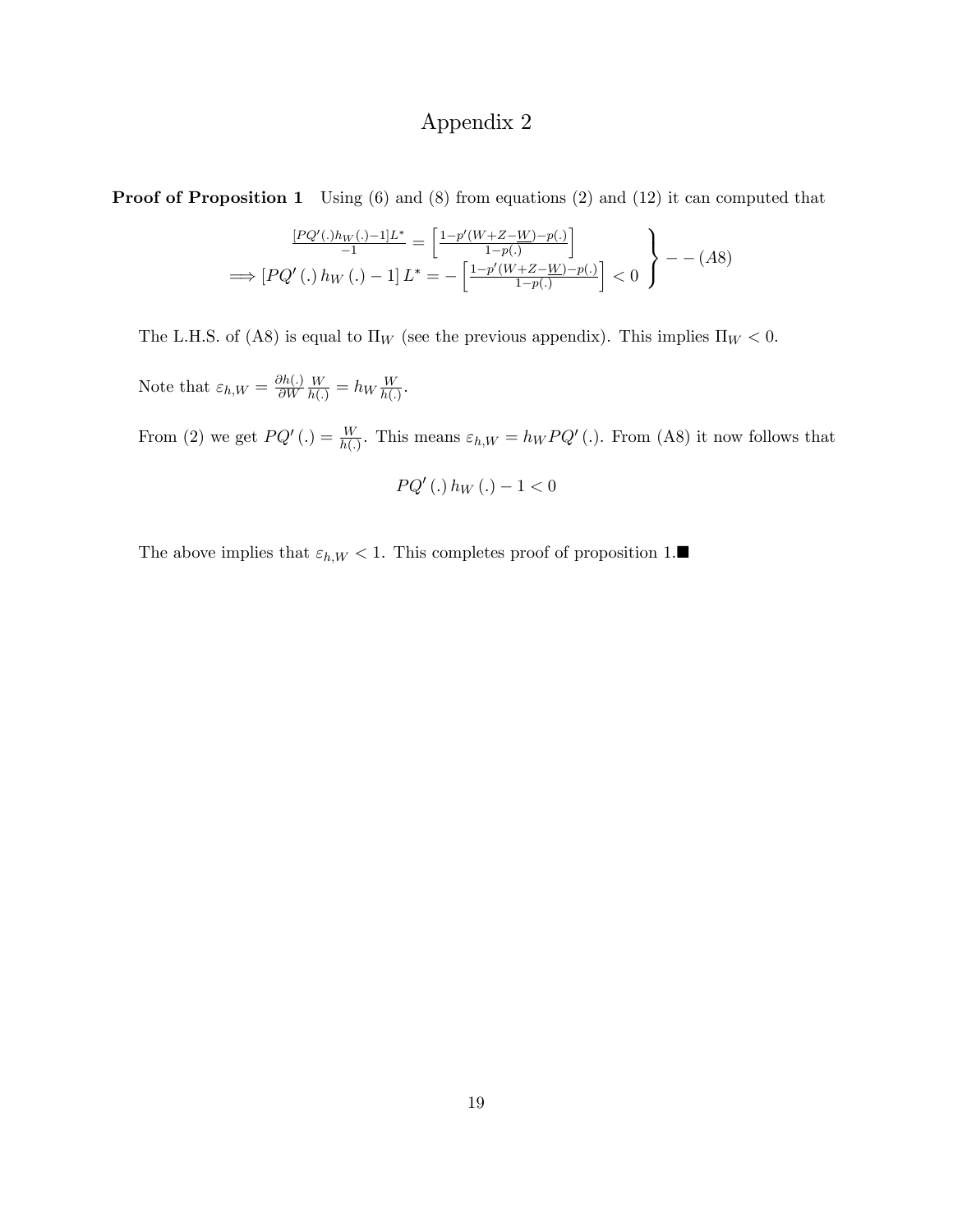**Proofs of Propositions 2, 3 and 4** Totally differentiating equations  $(9)$  and  $(10)$  we obtain the following two expressions.

$$
B_{WW}dW + B_{WZ}dz = -(B_{WP}dP + B_{W\underline{Y}}d\underline{Y} + B_{WU}dU + B_{WT}dT + B_{WW}d\underline{W}) - - - - (A9)
$$
  

$$
B_{ZW}dW + B_{ZZ}dz = -(B_{ZP}dP + B_{Z\underline{Y}}d\underline{Y} + B_{ZU}dU + B_{ZT}dT) - - - - (A10)
$$

where

 $\overline{\phantom{a}}$ I  $\overline{\phantom{a}}$ I  $\overline{\phantom{a}}$  $\mathsf{l}$ 

$$
B_{WW} = 2\Pi_W Y_W + \Pi Y_{WW} + (Y - \underline{Y}) \Pi_{WW} < 0 \text{ (follows from (11))}
$$
\n
$$
B_{WZ} = \Pi_Z Y_W + \Pi Y_{WZ} + Y_Z \Pi_W > 0 \text{ (since } \Pi \text{ is sufficiently high)}
$$
\n
$$
B_{ZZ} = 2\Pi_Z Y_Z < 0
$$
\n
$$
B_{WY} = \Pi_P Y_W + (Y - \underline{Y}) \Pi_{WP} > 0
$$
\n
$$
B_{WZ} = -\Pi_W > 0
$$
\n
$$
\text{since } Y_W > 0, \Pi_U > 0 \text{ and}
$$
\n
$$
\text{since } Y_W > 0, \Pi_U > 0 \text{ and}
$$
\n
$$
(\underline{Y} - \underline{Y}) \text{ is sufficiently high as } P \text{ is sufficiently high}
$$
\n
$$
\text{and } (Y - \underline{Y}) \text{ is sufficiently low}
$$
\n
$$
B_{WY} = -Y_W < 0 \text{ (note that } \Pi_T = -1)
$$
\n
$$
B_{WW} = \Pi_W Y_W + \Pi Y_{WW} + (Y - \underline{Y}) \Pi_W \underline{W} < 0
$$
\n
$$
B_{ZY} = \Pi_P Y_Z > 0
$$
\n
$$
B_{ZY} = -\Pi_Z > 0
$$
\n
$$
B_{ZY} = \Pi_U Y_Z > 0
$$
\n
$$
B_{ZY} = -Y_Z < 0
$$
\n
$$
B_{ZW} = \Pi_{W} Y_Z + \Pi Y_{ZW} + (Y - \underline{Y}) \Pi_{ZW} = 0
$$

It should be pointed out that in order to find out the signs of the above expressions we have used  $(A.5) - (A.7)$ . Before proceeding further we substitute  $W^*$  and  $Z^*$  for W and Z, respectively which are obtained by solving equations (9) and (10) simultaneously.

We now write equations (A.9) and (A.10) in the following matrix form.

$$
\begin{vmatrix}\nB_{WW} & B_{WZ} \\
B_{ZW} & B_{ZZ}\n\end{vmatrix}\n\begin{vmatrix}\ndW^* \\
dZ^*\n\end{vmatrix} = -\n\begin{vmatrix}\nB_{WP}dP + B_{WY}dY + B_{WU}dU + B_{WT}dT + B_{WW}dW \\
B_{ZP}dP + B_{ZY}dY + B_{ZU}dU + B_{ZT}dT\n\end{vmatrix} - -(A12)
$$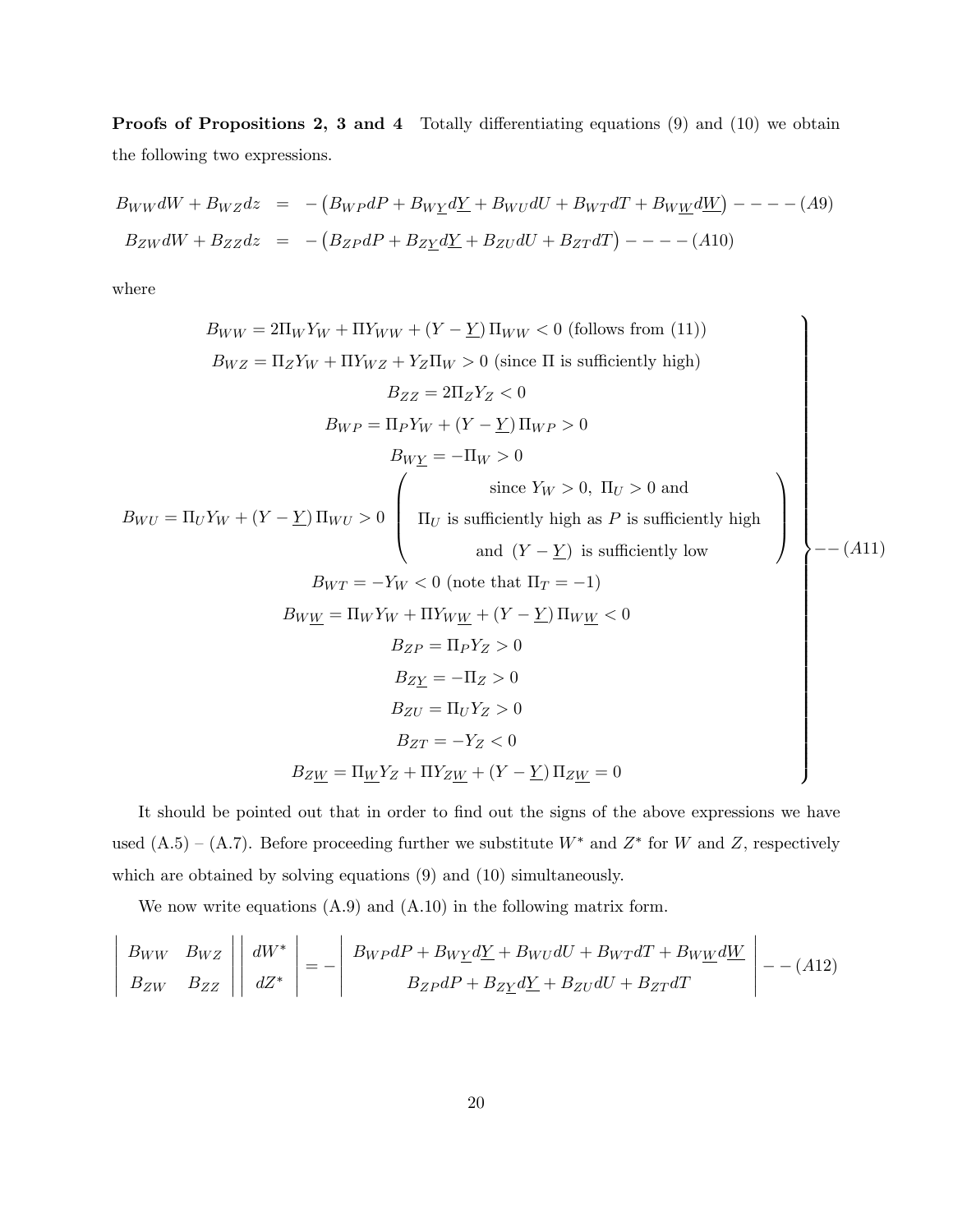**Effects on**  $W^*$  Solving (A12) for  $dW^*$  we get

$$
dW^* = -\frac{1}{D} \begin{vmatrix} B_{WP}dP + B_{W\underline{Y}}d\underline{Y} + B_{WU}dU + B_{WT}dT + B_{W\underline{W}}d\underline{W} & B_{WZ} \\ B_{ZP}dP + B_{Z\underline{Y}}d\underline{Y} + B_{ZU}dU + B_{ZT}dT & B_{ZZ} \end{vmatrix} - (A13)
$$

With the help of (A.11) from (A.13) the following results easily follow.

$$
\begin{aligned}\n\frac{dW^*}{dP} &= -\frac{1}{D} \left[ B_{WP} B_{ZZ} - B_{WZ} B_{ZP} \right] > 0 \\
\frac{dW^*}{dY} &= -\frac{1}{D} \left[ B_{WY} B_{ZZ} - B_{WZ} B_{ZY} \right] > 0 \\
\frac{dW^*}{dU} &= -\frac{1}{D} \left[ B_{WU} B_{ZZ} - B_{WZ} B_{ZU} \right] > 0 \\
\frac{dW^*}{dT} &= -\frac{1}{D} \left[ B_{WT} B_{ZZ} - B_{WZ} B_{ZT} \right] < 0 \\
\frac{dW^*}{dW} &= -\frac{1}{D} \left[ B_{W\underline{W}} B_{ZZ} \right] < 0\n\end{aligned}
$$

The results in (A.14) have been verbally stated in proposition 2.

**Effects on**  $L^*$  For finding out the consequences of any policy changes on the equilibrium level of employment,  $L^*$ , we consider equation  $(4)$  where we find that the net effect consists of both direct effects and indirect effects through changes in equilibrium level of wage,  $W^*$ .

Totally differentiating equation  $(4)$  and using  $(A.14)$  we can derive the following results.

$$
\begin{array}{l}\n\frac{dL^*}{dP} = \frac{\partial L^*}{\partial P} + \frac{\partial L^*}{\partial W} \frac{dW}{dP} = ? \\
\frac{dL^*}{dY} = \frac{\partial L^*}{\partial Y} + \frac{\partial L^*}{\partial W} \frac{dW}{dY} < 0 \\
\frac{dL^*}{dU} = \frac{\partial L^*}{\partial U} + \frac{\partial L^*}{\partial W} \frac{dW}{dU} < 0 \\
\frac{dL^*}{dT} = \frac{\partial L^*}{\partial T} + \frac{\partial L^*}{\partial W} \frac{dW}{dT} > 0 \\
\frac{dL^*}{dW} = \frac{\partial L^*}{\partial W} + \frac{\partial L^*}{\partial W} \frac{dW}{dW} > 0\n\end{array}\n\right\} \n\tag{A15}
$$

Proposition 3 describes the results as presented in (A.15).

**Effects on**  $Z^*$  Finally, solving (A.12) for  $dZ^*$  we find

$$
dZ^* = -\frac{1}{D} \begin{vmatrix} B_{WW} & B_{WP}dP + B_{W\underline{Y}}d\underline{Y} + B_{WU}dU + B_{WT}dT + B_{W\underline{W}}d\underline{W} \\ B_{ZW} & B_{ZP}dP + B_{Z\underline{Y}}d\underline{Y} + B_{ZU}dU + B_{ZT}dT \end{vmatrix} - (A16)
$$